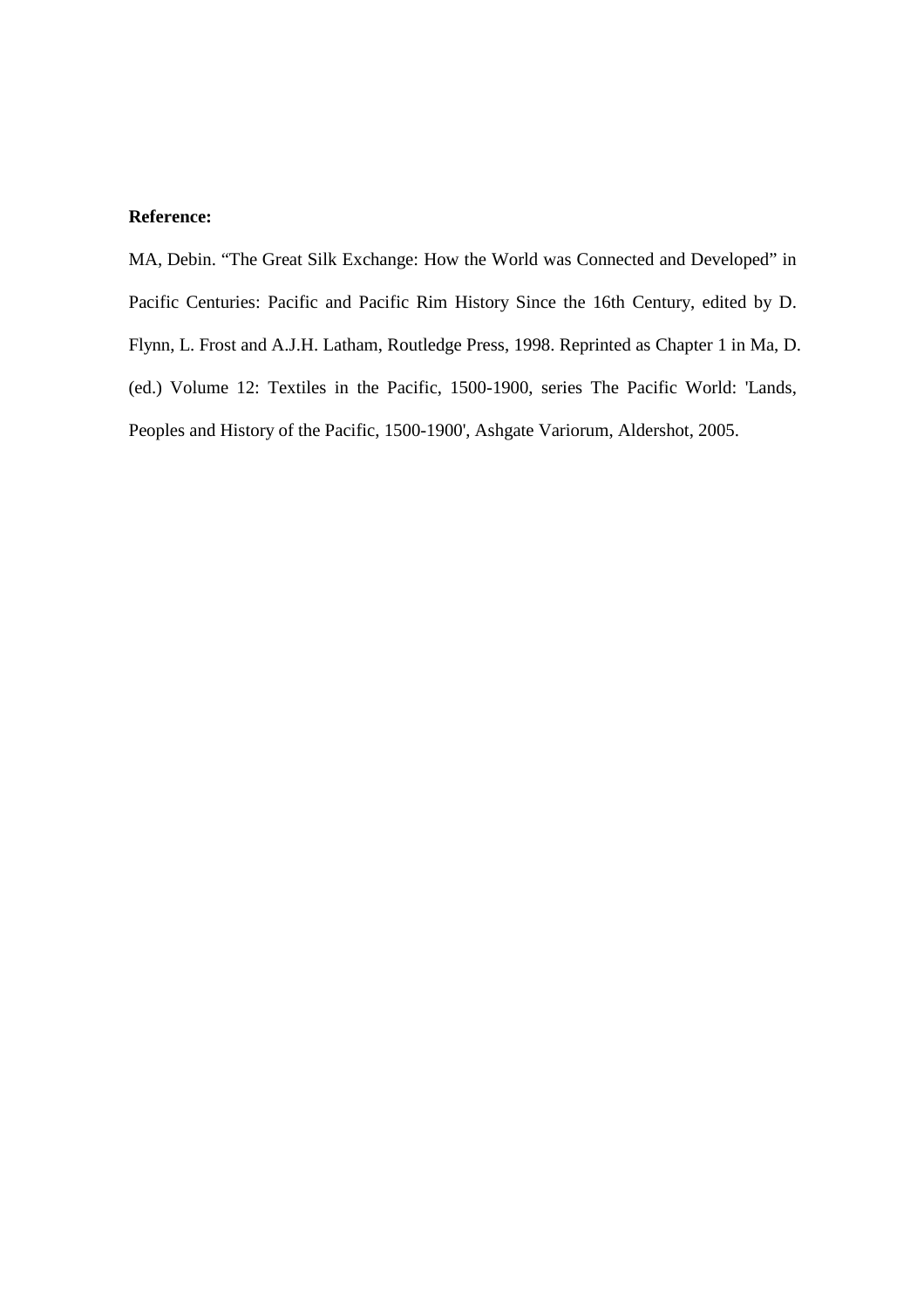# **The Great Silk Exchange: How the World was Connected and Developed**

*Debin Ma* 

Students of the silk trade are blessed with the rare fortune to study an international trade that is almost as ancient and as continuous as the records of human civilization. Silk, with its appeal of lustrousness, elasticity and durability, has long been considered a symbol of luxury, elegance and sacredness, and was rightfully dubbed the queen of fabrics, the thread of gold. Even in the days of antiquity when transportation was primitive and treacherous, silk, with its high value per weight and the ease with which it could be carried, stored and packed, overcame what Braudel called the "tyranny of distance," which precluded long-distance trade of most commodities. Silk trade on a global scale has gone on for a recorded period of about 3,000 years.

The history of the silk trade evokes images of another well-known historical entity: the Silk Road, the famous overland route that traversed the heartland of the Eurasian continent. The term Silk Road (*die Seidenstrasse)* was a term coined by the 19th century German explorer Baron Ferdinand von Richthofen. Although silk was perhaps the most

**1**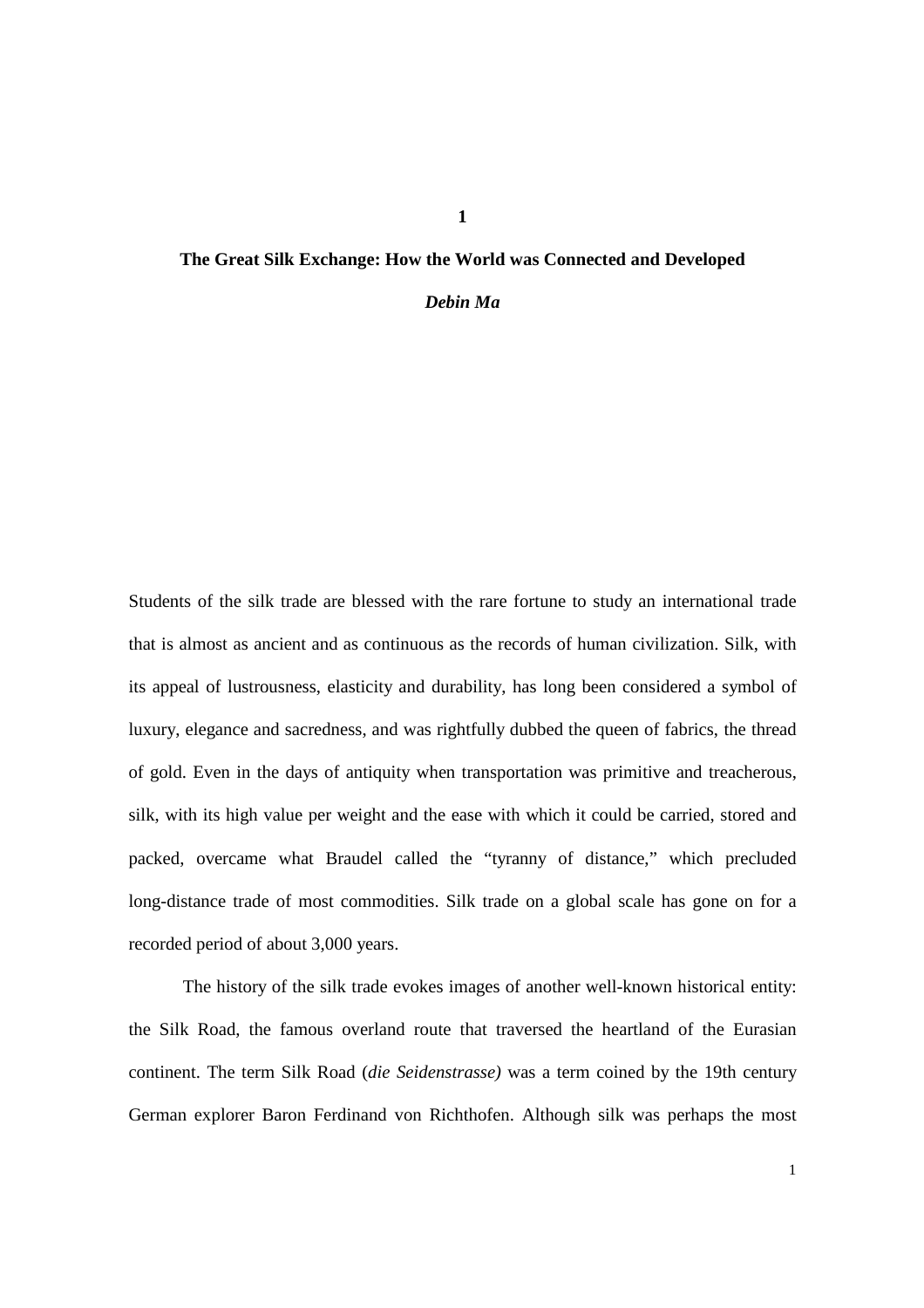important commodity that traveled along the Road, others such as precious metals and stones, spices, porcelain and textiles also passed through. However, the Silk Road was perhaps more significantly an avenue for the exchange of ideas. Some of the most fundamental ideas and technologies in the world – the technology of making paper, printing, and manufacturing gunpowder, among many others – made their way across Asia via this highway. Migrants, merchants, explorers, pilgrims, refugees, and soldiers brought along with them religious and cultural ideas, domesticated animals, plants, flowers, vegetables, fruit, plagues and disease, as they joined this gigantic cross-continental exchange. The Silk Road, as so rightfully claimed, was the melting pot, the lifeline of the Eurasian Continent (Franck and Brownstone 1986: 2; Werblowsky 1988). In East Asia, Silk Road has long been enshrined as a symbol of cross-cultural exchanges of religions, commodities and technology.

This chapter, motivated by the concept of the Silk Road as an avenue of exchange of goods and ideas, explores the history of global trade and technological diffusion. The trading history of silk presents a classic case for studying the incremental and cumulative nature of growth of trade and the stock of knowledge made possible by the increasing human interactions and improved means of transportation. This paper is divided into three parts: the first brings together a brief narrative of the long history of the silk trade and the technological diffusion of the overland route. The second focuses on the sea route. The third presents a discussion of the interactions among trade, technological and institutional progress and the transportation systems on the overland and sea routes.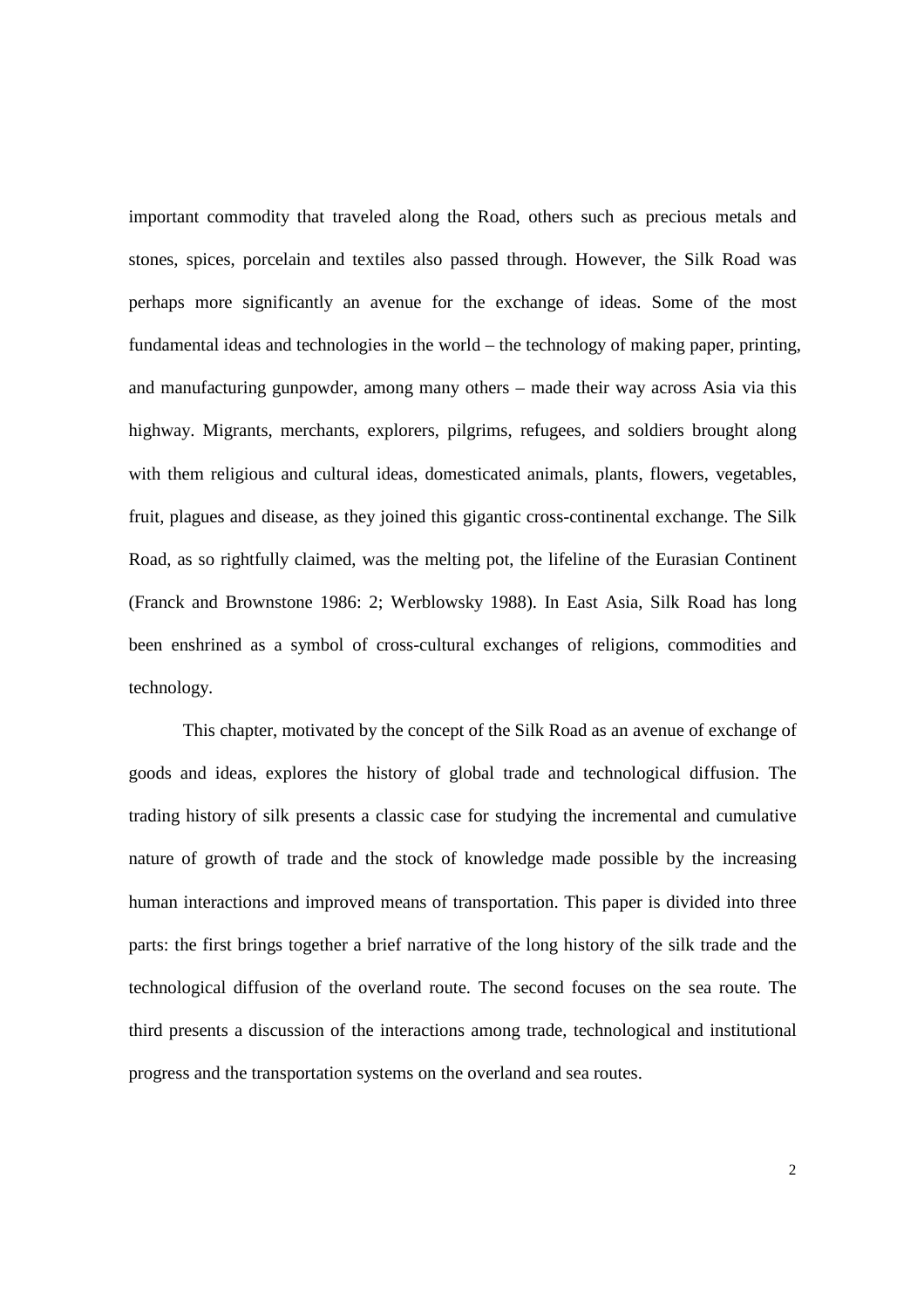### **Silk Road: the overland system**

#### *The Road: its beginning and consolidation*

Sericulture and silk weaving had been established in the Yellow River and Yangtze River areas of China thousands of years before Christ. Production of silk started in China between perhaps 5000 and 3000 BC (Fan and Wen 1993: 2). This great Chinese invention began with the ingenious discovery of reeling silk threads off wild silkworm cocoons, followed by the conscious domestication of silkworms. The making of silk could be roughly divided into three main stages. Sericulture denotes the process of planting mulberry trees, feeding silkworms, and subsequently collecting cocoons spun by the silkworms. Then from these cocoons, farmers could reel off long and continuous threads and wind them onto bobbins to form the so-called raw silk. Finally, raw silk (sometimes after an additional process of twisting or "throwing") was left to silk weavers (or knitters) to turn into silk cloth.<sup>1</sup>

Although Chinese silk was discovered in Europe as early as 500 BC, well-recorded trading only started in the Han dynasty (202 BC to AD 220). The aggressive sixth emperor of the Han dynasty, Wu-ti, in an imperial effort to expand Chinese territory and influence, sent out his militiaman Zhang Chien on a mission to explore China's western frontier in 138 BC. The knowledge of the environment and nomadic tribes and kingdoms brought back by Zhang Chien aided the Chinese conquest of Western Asia (currently the XinJiang province of China) around 120 BC. The long existing private silk trade saw its first boom when the western frontier came under the control of a single, central, consolidated power – the Western Han dynasty (202 BC – AD 9) (Li, M.W. 1991: 1-15). According to Joseph Needham (1954: 176, 181), the first recorded through caravans from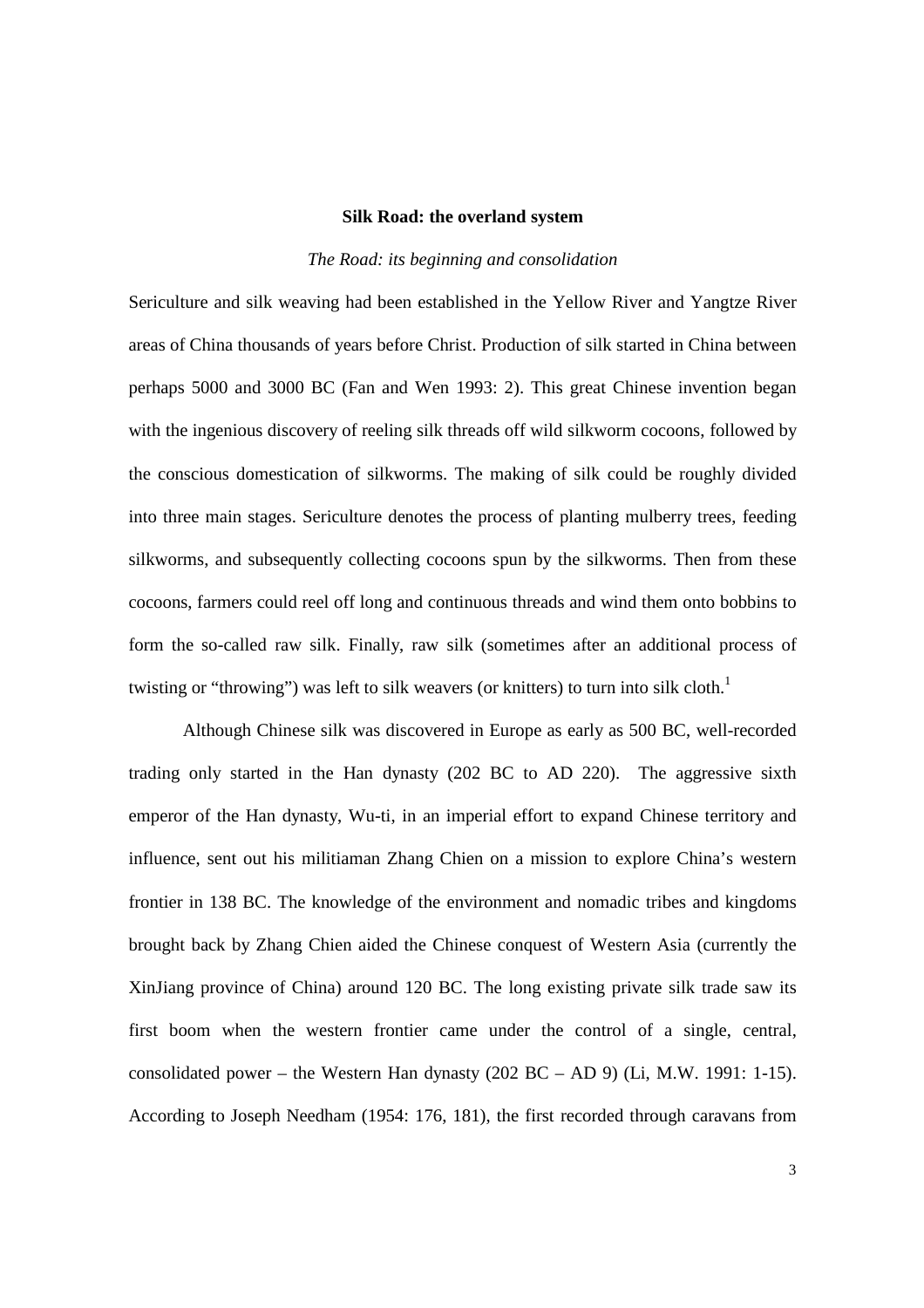China arrived in Persia around 106 BC and thereafter the trans-Asian silk trade was regularized.

The Road started out from the capital city of China, Chang-An (now Xian), and crossed into the newly acquired northwest frontier of China.<sup>2</sup> Beyond the sphere of Chinese influence, the route continued on westward, through the elaborate trading networks of the other major Eurasian civilization zones, under the control of the Kushans in Central Asia, the Parthians in Persia, and the Roman empire in Europe. Hudson divides the whole route into four sections: (1) as far west as the Pamirs, i.e. to the western boundaries of modern XinJiang (China's western frontier); (2) from the Pamirs to the Merv oasis, i.e. Bactria or Sogdiana (in current Northwest Afghanistan); (3) from Merv to Seleuceia in modern Iraq; (4) from Seleuceia to the Roman frontier.<sup>3</sup>

The collapses of the Han dynasty in AD 220, the Parthian empire in AD 227, the end of the Kushan age in AD 330 along with the later disintegration of the Roman empire, brought severe disruptions and dislocation to this first great era of booming silk traffic opened up by the Silk Road. The fate of the silk trade on the eastern end of the Silk Road after the collapse of the Han dynasty was closely tied to the abilities of the various Chinese dynasties to control the Western frontier. Usually, trade benefited from the central protection and control of a powerful government, such as the Sui dynasty in China (AD 581-618). Times of political disintegration left the trade at the mercy of various contentious local leaders. Close to the western end of the Silk Road, the Byzantine empire and the Sassanid empire in Persia survived the collapse of the so-called classical age of long-distance cross-cultural interactions between China under the Han dynasty and the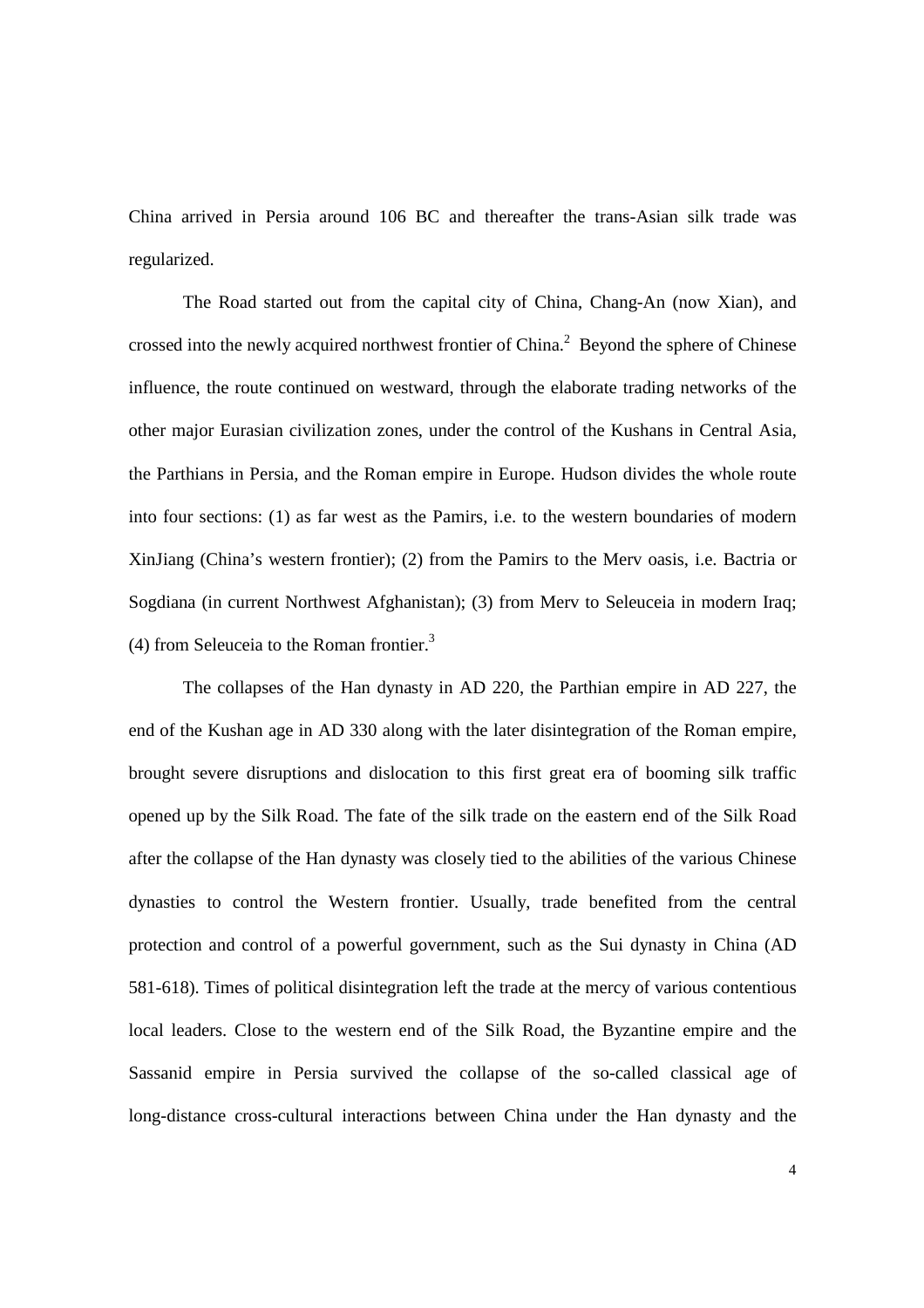Roman empire (Bentley 1996: 763). Although long-distance trade became riskier and diminished as various Hunnish, Turkic and Mongol peoples divided and raided Central Asia, trade between Persia and Byzantium flourished.

One of the most important developments between the 4th and 6th centuries was that the growth of a large silk trade stimulated the establishment of silk weaving industries in both Byzantium and Persia (Needham 1988: 418; Lopez 1945). The Byzantine and Persian importation of raw silk from China and Central Asia became much more important than that of the finished silk fabrics. Although the superior quality of silk material and the vigorous long-distance trade led to the early widespread diffusion of silk consumption on the Eurasian continent, diffusion of the knowledge of sericulture lagged far behind largely due to the difficulty of contacts between China and the outside world. The Romans, for example, with no clue to the origin of the silk materials, expended enormous amounts of treasure on importing Chinese silk, which was claimed to be worth more than its weight in gold in Rome (Boulnois 1966: 45-6; Fang 1983: 165).

The high price of silk, due to worldwide demand and high transaction costs as well as constant disruptions in trade, provided a strong incentive for regions and states to acquire the knowledge of sericulture. Slowly, the knowledge of how to make silk threads began to unravel beyond Chinese territory along the trade routes. Understandably, details regarding the timing and mechanism of the early technological diffusion of silk were largely lost in the long lapse of time, except perhaps in the form of legends. One such legend was the acquisition of the Chinese secret of sericulture by a Central Asian Kingdom located in Khotan, (now Hotan) in the Western part of China, the province of XingJiang. The legend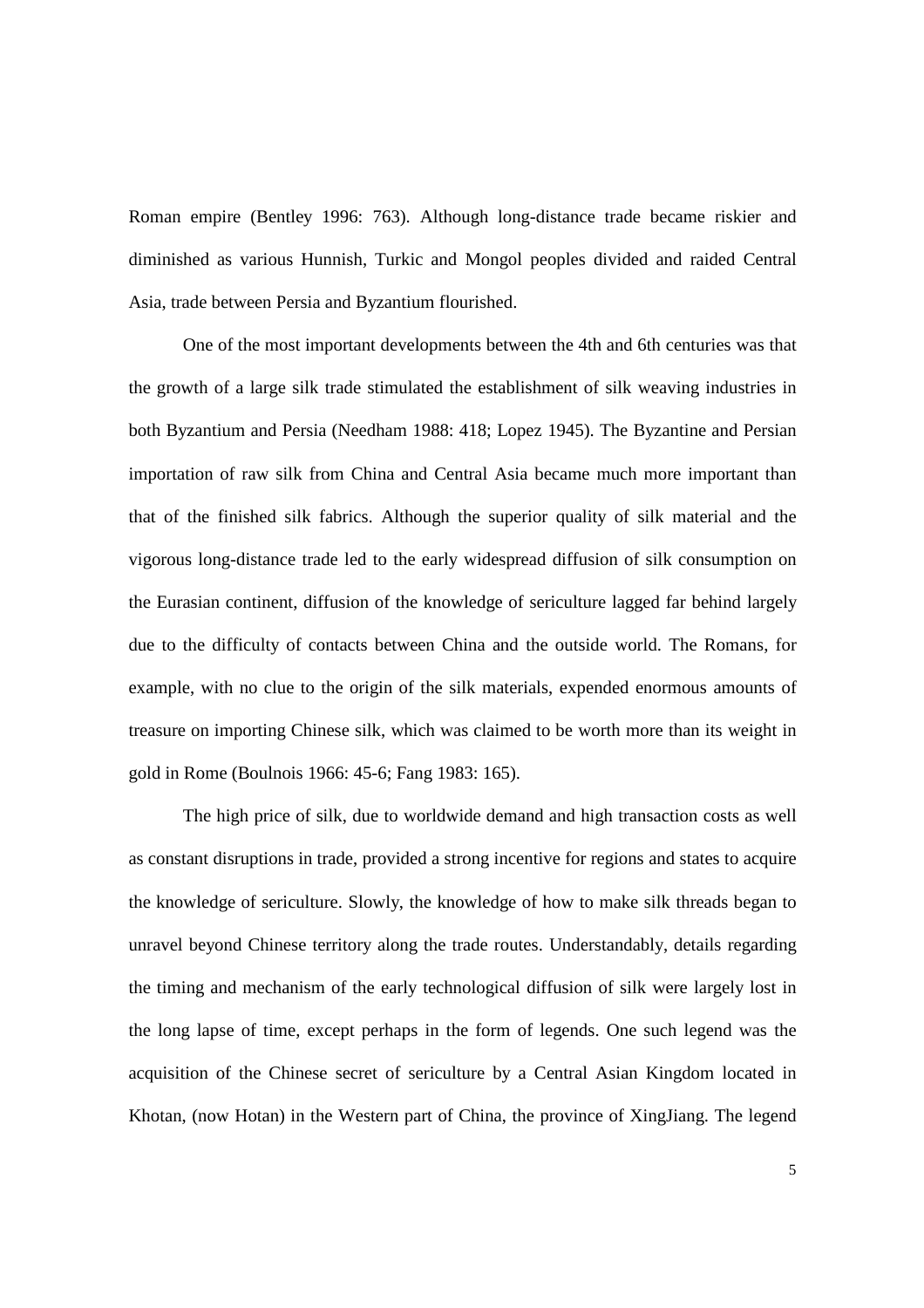had it that a Chinese princess married to the Central Asian King secretly brought silkworm eggs hidden in her hair. Thereafter, sericulture took root and Khotan became a prosperous silk producing center. It is possible that Khotan might have been responsible for the further westward spread of Chinese sericulture knowledge to other parts of Central Asia, or even Persia and eventually Europe (see Table 2.1). The second legend presented more solid evidence on the spread of the knowledge of sericulture to Europe. Two monks were said to have smuggled silk cocoons in their canes out of the East and presented them to the court of the Byzantine Emperor Justinian in Constantinople in AD 552 (see Table 2.1). However, large scale sericulture had to wait another two centuries to take firm root in the Middle East.<sup>4</sup>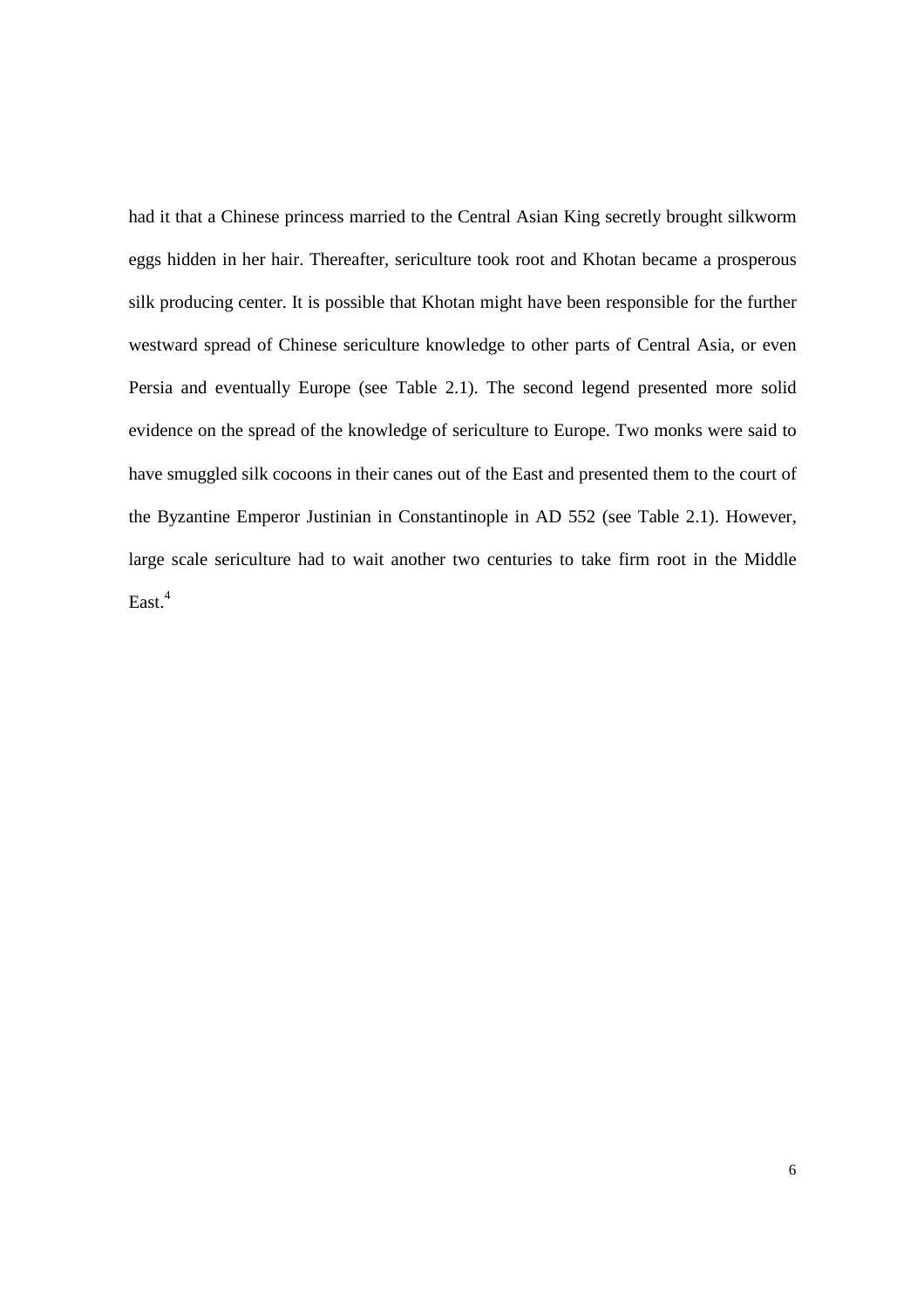# *Table 2.1 Chronology of silk development*

| Time                                                  | Diffusion of Sericulture                                                       | Development of Silk Manufacturing                                                                                                                       |
|-------------------------------------------------------|--------------------------------------------------------------------------------|---------------------------------------------------------------------------------------------------------------------------------------------------------|
|                                                       |                                                                                |                                                                                                                                                         |
| c. 3000 BC                                            | Sericulture was discovered and Utilized in China (Matsui, p.3, Fan et al, p.2) |                                                                                                                                                         |
| c. mid-100 BC                                         | Sericulture brought to Khotan (West China) (Matsui 1930; Fang 1983: 71-2)      |                                                                                                                                                         |
|                                                       | (AD 200, Li, M.-W. 1991: 147)                                                  |                                                                                                                                                         |
|                                                       | (AD 420-440, Boulnois 1966: 138)                                               |                                                                                                                                                         |
| c. 100 BC                                             | Sericulture brought to Korea by Chinese immigrants (Needham1988: 418)          |                                                                                                                                                         |
| c. AD 100                                             |                                                                                | Silk Weaving in Syria and Palestine<br>(Needham 1988: 418)                                                                                              |
| AD 282                                                | Sericulture took root in Japan (Needham 1988: 418)                             |                                                                                                                                                         |
| c. AD 300                                             |                                                                                | Silk weaving in Persia and Byzantium<br>(Needham 1988: 418)                                                                                             |
| 500-640                                               | Sericulture introduced to Persia (Xu 1990: 43)                                 |                                                                                                                                                         |
| 552 AD                                                | Sericulture Introduced to Byzantium (Needham 1988: 419)                        |                                                                                                                                                         |
| c. 8th century                                        |                                                                                | Silk weaving brought to Spain by Arab<br>conquest (Edler 1930: 12)                                                                                      |
| c.9th                                                 | Sericulture brought to Sicily (Edler 1930: 13)                                 |                                                                                                                                                         |
| c. 10th                                               | Large Scale production of raw silk export in Southern Spain (Edler 1930: 12)   |                                                                                                                                                         |
| Late 12th and early<br>13th centuries<br>14th Century | Sericulture spread to North Italy (Edler 1930: 49)                             | Silk Weaving took root in North Italy,<br>esp. in Lucca (Edler 1930: Ch. II)<br>Silk weaving in France, and Cologne, Zurich,<br>Givet. (Edler 1930: 22) |
| 15th Century                                          |                                                                                | Silk weaving started in England (Edler 1930:<br>22)                                                                                                     |
| 16th Century                                          | Large scale sericulture took root in France<br>(Leggett 1949: 250)             | Silk industry also flourished                                                                                                                           |
| 1530-80                                               | Sericulture flourished in Mexico (Borah 1943: Ch. II, Census, 1880)            |                                                                                                                                                         |
| 1623                                                  | Sericulture experimented in North America (Brockett 1876: 27)                  |                                                                                                                                                         |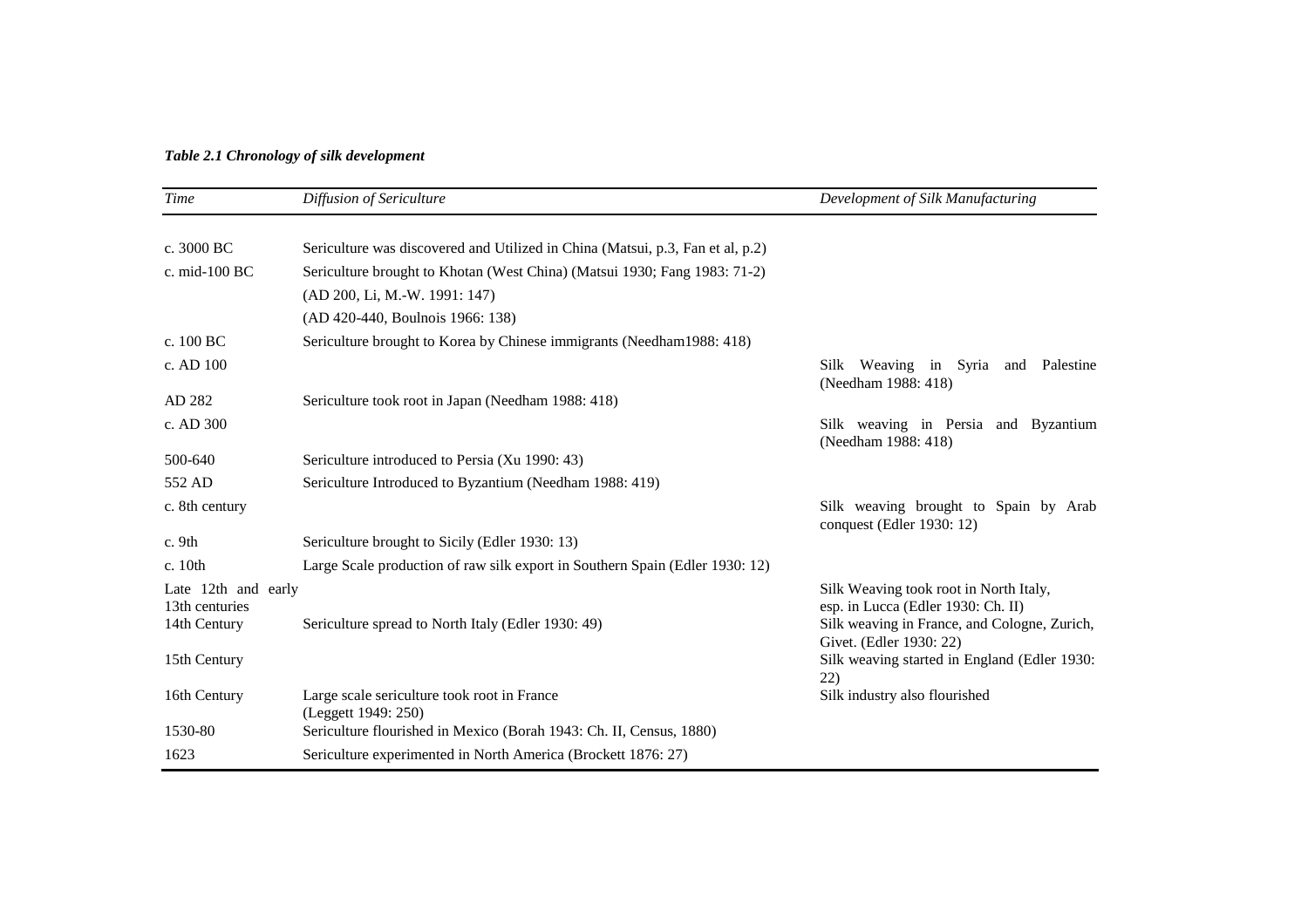Chinese scholars also emphasized a so-called southern Silk Road which started from Southwest China and passed through Sichuan and Yunan provinces in China, and Burma to reach India (Jiang 1995; Liu 1988: Ch. 1). Ancient Indian texts mentioned Chinese silk at least as early as 400 BC. Further, unlike the Romans and Greeks who had strange conjectures about the origin of silk, the ancient Indians were fully aware that silk derived from the cocoons spun by silkworms, and they learned how to reel silk from wild silkworms very early on (Ray 1995: 270-1). Trade in silk between China and India was quite substantial. In fact, as Liu Xinru argued, during the fourth and sixth centuries China's diminished exports of finished silk fabrics to Persia and Byzantium were made up by increased sales to India (Liu 1988: 64-75).

## *The high age of overland trading in the era of Tang China and Abassaid Persia*

The establishment of the powerful Tang dynasty in China (AD 618-960), which was to see the peak of classical Chinese civilization, heralded the second phase of the overland Silk Trade. The first two hundred years of the Tang dynasty (the seventh and eighth centuries) brought new prosperity to the silk trade, expanded China's western territory, and set up permanent government institutions in those regions. The prosperity of the area was indicated by the increased number of oasis towns and settlers along the road.<sup>5</sup>

The high age of the Tang dynasty in China also coincided with the rise and expansion of Islam in the Middle East and Central Asia. The eastward surge of the Islamic power in the 7th and 8th centuries led to its military show-down with the Tang military stationed in China's western frontier in AD 751. The victory of the Muslims over China on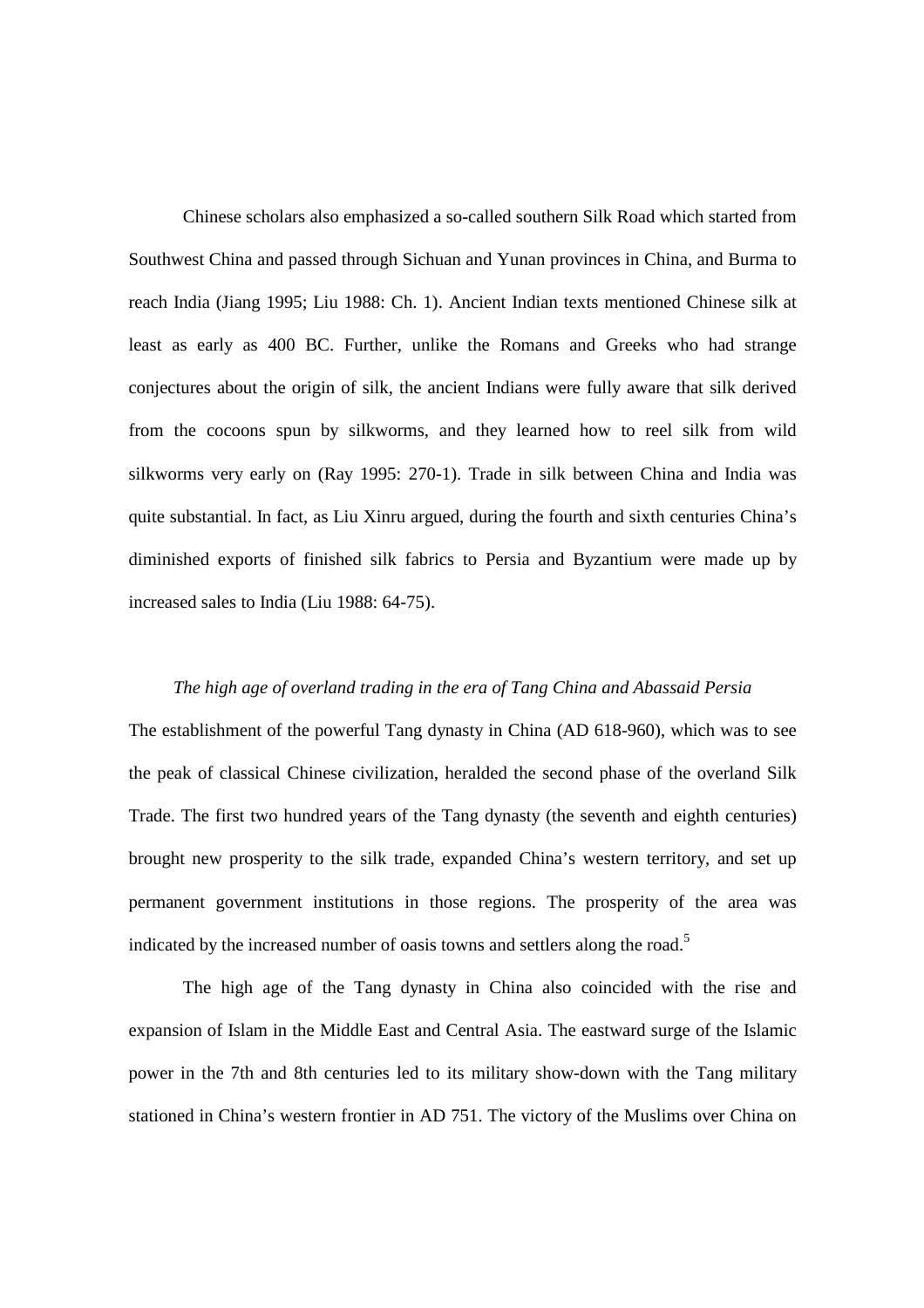the Talas River (in northern Turkestan) was a major turning point for the history of the overland silk trade. First, it enabled the continuing eastward intrusion of the Islamic sphere of influence and led to the Tang dynasty's loss of control over China's western frontier. This and the gradual internal weakening of the Tang government led to the partial closing of the overland Silk Road to China for almost four hundred years, until the era of the Mongol empire.<sup>6</sup> China's weakened control of its Northwestern territories and subsequent political and military turmoil were, in some way, responsible for the gradual southward migration of its economic, agricultural, industrial and population center from the Yellow River area towards the Yangtze River and the coastal regions. By the time of the Sung dynasty (AD 960-1279), the most productive silk centers found their home in the lower Yangtze River delta, far away from Xian, the starting point of the old Silk Road. This locational shift led to the increasing use of the sea route for silk exchange Fan and Wen 1993: 58).

The other significant event, however, was that through the capture of Chinese prisoners in the Talas river, many of whom were skilled technicians, the Arabs obtained access to the rich technological knowledge base of China (Needham 1954: 236). The knowledge and the cultivation of silk were widely diffused from China to Persia, Anatolia, and regions controlled by Byzantium. In particular, the Chinese method of obtaining long and unbroken silk threads from whole cocoons by killing the worm inside before it breaks out was widely adopted (Liu 1995: 43). The Islamic conquest of Sassanian Persia and parts of the Byzantine empire not only absorbed major silk producing regions, but also eased the spread of sericulture and the silk industry to North Africa and Southern Spain.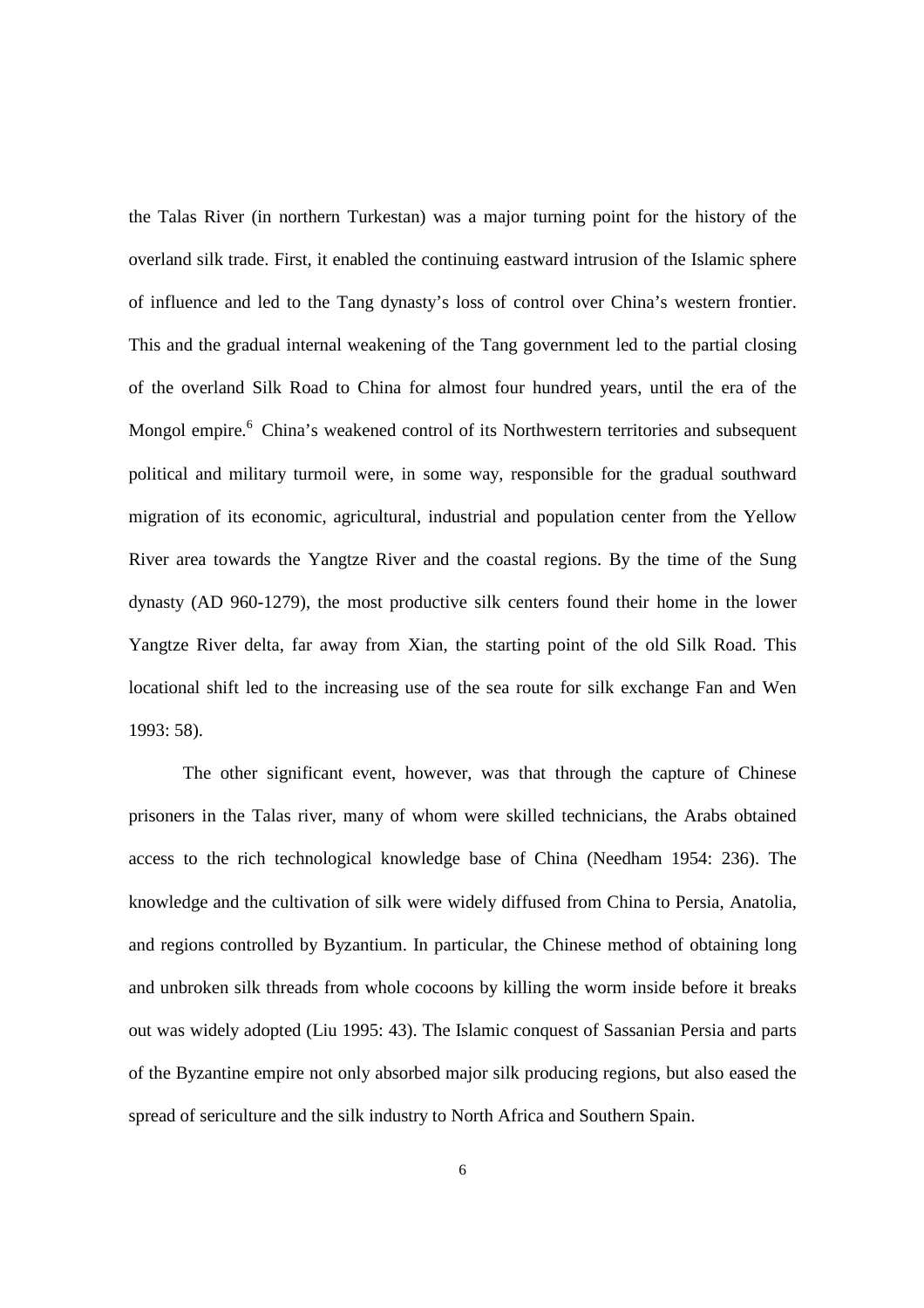If the closing of the first phase of the silk trade saw the rise of silk weaving production centers in Persia and Byzantium, the second phase witnessed the effective end to the Chinese monopoly of sericulture and the successful adoption of raw silk production in the Islamic world. Persia, Anatolia, and the southern Mediterranean regions were to become primary production and export centers of raw silk and silk fabrics. The silk trade on the Eurasian continent then partitioned into two rather self-contained trading circuits. While Chinese raw silk or silk fabrics largely went to Japan, Southeast Asia, parts of Central and South Asia, Persian silk (mostly raw silk) became the major supply source for the Middle East, Europe and North Africa.

#### *The age of the* Pax Mongolica *and after*

In the third phase of the silk trade, the entire overland route witnessed a vigorous revival when Mongol tribes, under Genghis Khan (1167-1227), broke out of the Karakorum steppe and built the largest empire across the Eurasian continent the world had ever seen. For the first time in history, the whole of Asia and Eastern Europe, from Shanhaikuan (in northeast China) to Budapest, and from Canton to Baghdad, was united under one political authority. The expansionary Mongol rulers acted to ensure the safety of the trade routes, building effective post stations and rest stops, introducing the use of paper money and eliminating artificial trade barriers.<sup>7</sup> According to Robert Lopez, by 1257 Chinese raw silk appeared in the notarial records in the silk producing area of Italy, Lucca (Lopez 1952: 73). In the 1330s, a single merchant sold thousands of pounds of Chinese silk in Genoa (Reyerson 1982: 130). Between the 1260s and the 1350s, cheap Chinese raw silk was said to have arrived in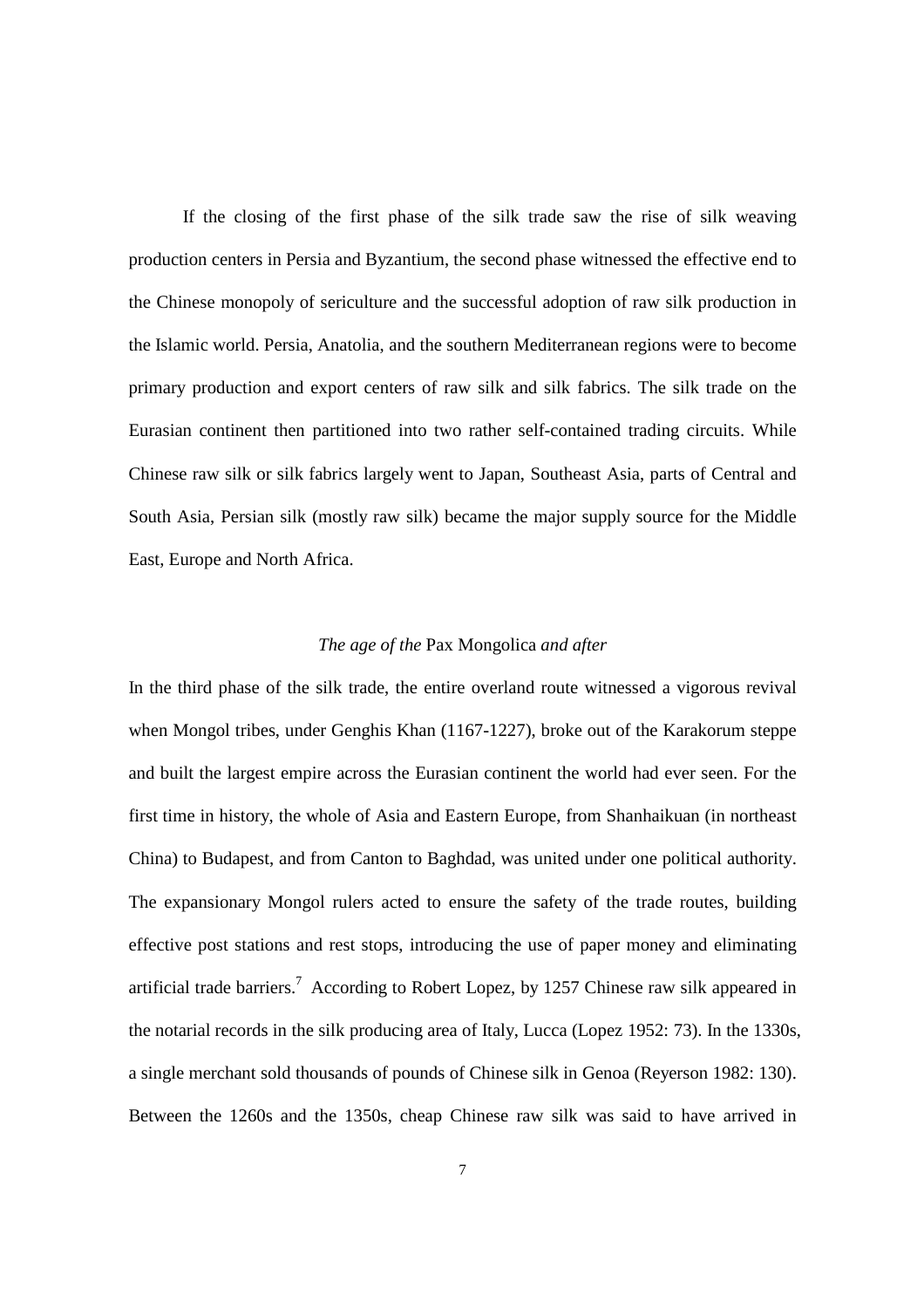Europe in "unlimited amounts".<sup>8</sup>

The over-extended Mongol empire began to collapse by the mid-fourteenth century. China was re-united under the native Chinese Ming dynasty (1368-1644). But the old problem of controlling the Northwestern territories which had haunted every Chinese emperor since the empire's founding was to surface again and again. Compared with the Mongol Yuan dynasty, Ming China's grip on this territory was much more tenuous. Silk trade between China, Central Asia and the Middle East went on intermittently, and at times, according to Morris Rossabi, became very active. It continued into the fifteenth and early sixteenth centuries. However, periodic warfare and shifting control of territories by different kingdoms in Central Asia brought severe disruptions to the trade. The greatest menace came from local banditry and extortion, usually due to the absence of political and military protection from powerful empires. This point found reaffirmation from the revitalized overland trade between the Manchurian Qing China (1644-1911) that brought effective stability to China's western territories, and the Czarist Russia in the eighteenth and early nineteenth centuries. Silk fabrics produced in China's Lower Yangtze River area went northward and passed into southern Siberia and northern central Asia under Russian control (Fan and Wen 1993: Ch. 11). The success of the Russian-Chinese caravan commerce, as Rossabi argued, hinged on the relative safety on the northern trade routes. Banditry was virtually nonexistent, and custom duties were minimal, as the caravans merely traveled across one country instead of many disparate petty kingdoms and tribal units (Rossabi 1990: 368).

The fate of the Silk Road on the western end after the collapse of *Pax Mongolica*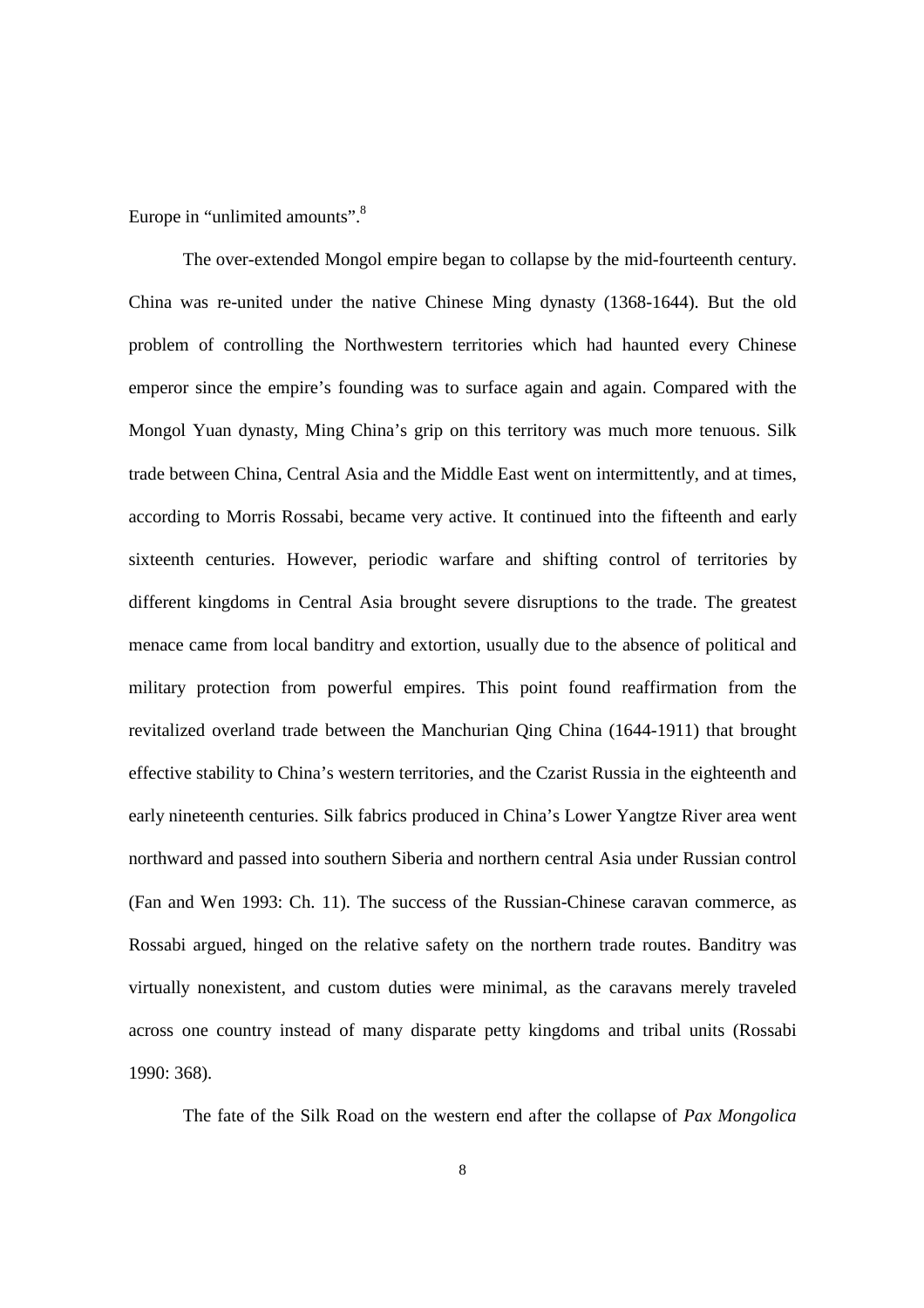was more favorable, in contrast to the vicissitudes of its eastern end. The quick rise and expansion of the Ottoman empire in the fourteenth century filled the power vacuum left by the collapse of the Mongols and provided crucial protection for the trade. By this time, Persia had clearly emerged as the most important raw silk producer and exporter. The provinces to the south and west of the Caspian Sea – in particular, Shirvan, Karabagh and above all Gilan – sent out raw silk to important trading centers such as Tabriz, Bursa, Istanbul, Aleppo, Genoa, Venice and later Lyon (Inalcik 1994: 218-55). Although Mediterranean Europe and Syria were to develop a strong sericultural base in the next couple of centuries, they relied, to a significant degree, on Persian raw materials during this period. This trading pattern, with silk production centers in Southern Europe importing raw materials from Persia, through a largely overland caravan route (combined sometimes with the use of the Black Sea, the Persian Gulf and the Red Sea) lasted into the mid-eighteenth century, until the disintegration of the Safavid Persian state.<sup>9</sup>

The end of the Mongol age in the East coincided with the brewing Commercial Revolution in late Medieval Europe, which marked the beginning of another epochal event in the history of the silk trade: the beginning of the Western European silk weaving industry. Important silk manufacturing towns, such as Lucca in Northern Italy, began to establish themselves in the mid-thirteenth century. The industry and technology quickly diffused across the Continent (Edler 1930: Ch. II).

Although the Western Europeans had most likely acquired sericultural and silk making technology from the Arabs and East Romans through the crusaders' movement and warfare in the twelfth and thirteenth centuries, contemporary scholars have also emphasized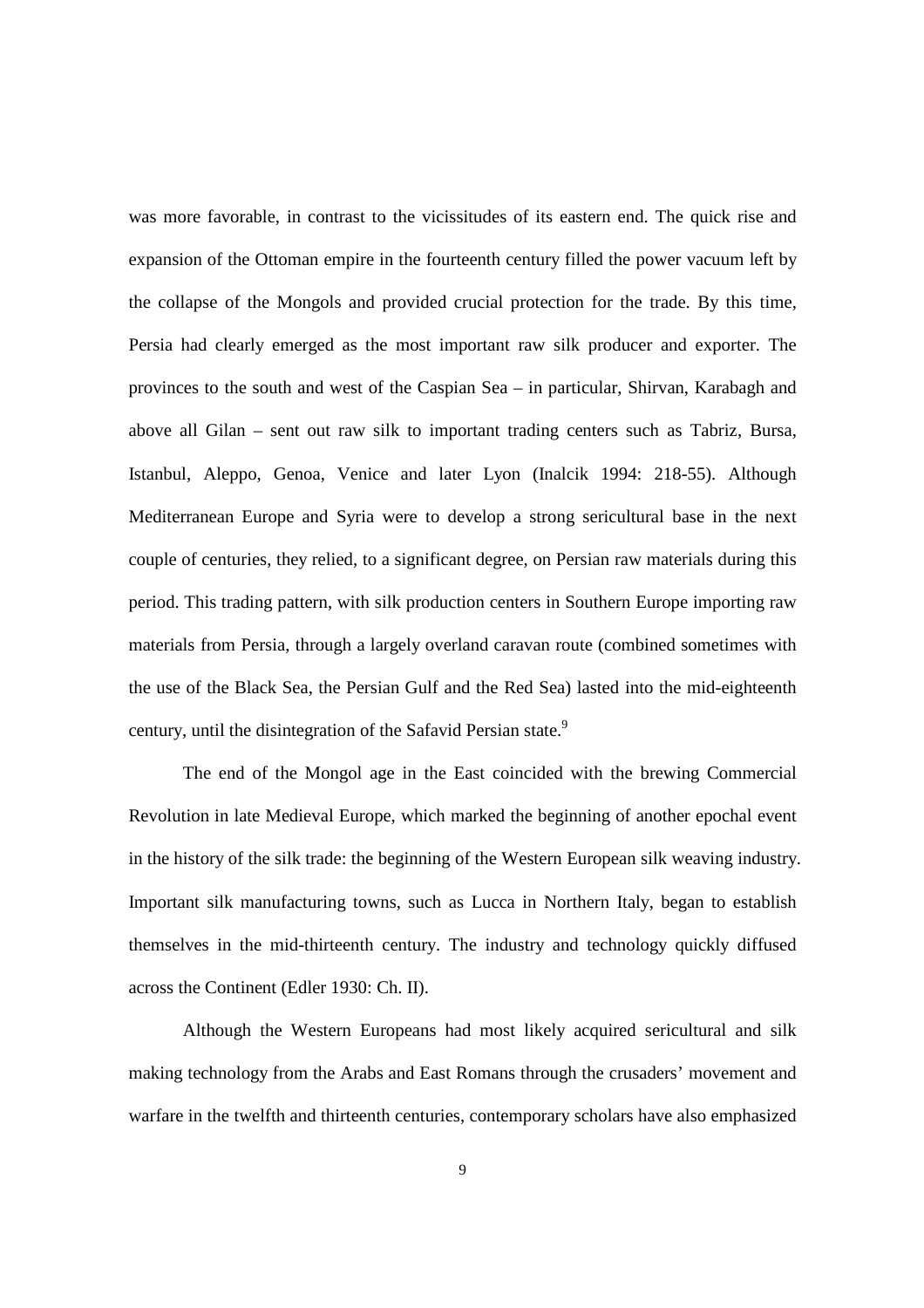the China connection. Both Dieter Kuhn and Claudier Zanier, in their comparative studies of pre-modern technology, unequivocally noted that the key elements of the early European silk-reeling and throwing equipment could find their origin in earlier Chinese versions (Needham 1988: 418-33; Zanier 1994). Chinese sericulture and silk production had reached a peak in terms of both quality and productivity in the Song dynasty, immediately before the Mongol rule in China (Needham 1988: 384-90; Fan and Jin 1993: Ch. 4). The opening-up of the Eurasian continent by the Mongols marked the high stage of East-West exchange as symbolized by the famous travels of Marco Polo.

#### **Silk Road: the sea route**

#### *Early maritime trade*

The sea route, sometimes considered the second Silk Road, linked the South China Sea to the Indian Ocean, and through either the Persian Gulf or the Red Sea, connected to the Mediterranean. It brought out Chinese silk almost as early as the land route. In the early days, primitive ships and navigational tools and lack of geographical knowledge enabled the seafarers to cover only short distances, staying close to the shore lines. Paralleling the overland route, the sea route served as an effective alternative (Needham 1954: 176-80).

The rise of Islam played a crucial role in the development of the sea route as it did for the land route. During the eighth and ninth centuries the Islamic shipmasters penetrated into the Indian Ocean and Southeast Asia, China and even reached Korea and Japan (Needham 1954: 179; Hourani 1951: Ch. II). As illustrated earlier, pressure from Islamic and other forces on the Northwestern frontier had pushed China's external trade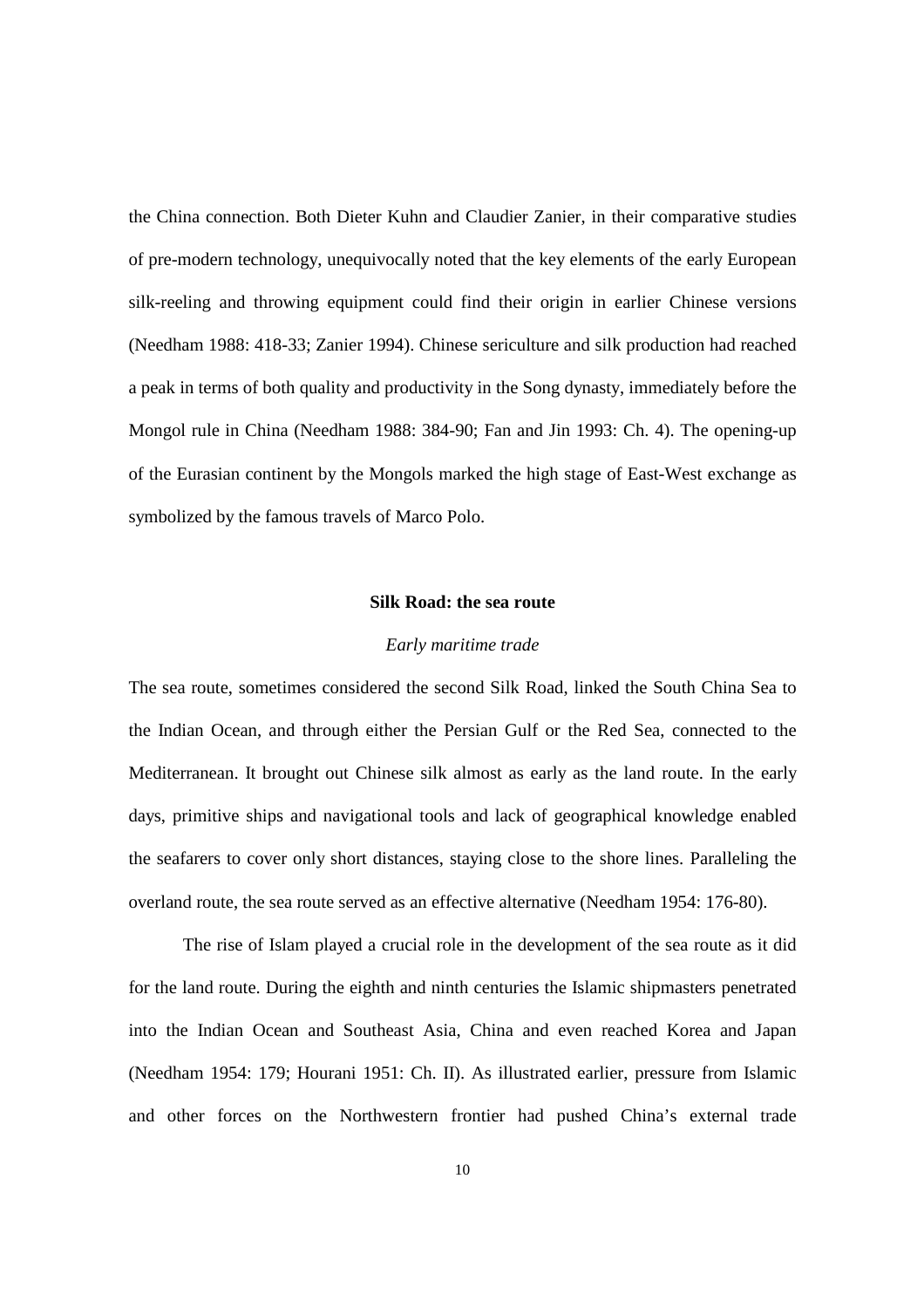increasingly towards the sea route, to Japan, Southeast Asia and the Indian Ocean. (Chen and Wu 1981: 12; Li, M.-W. 1991: 135-51).

Towards the end of the 12th century, Chinese traders dominated in the Pacific waters. (Needham 1954, vol. 1, p. 180) The Mongol Yuan dynasty pursued an expansionary trade policy and greatly extended Chinese overseas trading into the South China sea and the Indian Ocean. Chinese maritime supremacy culminated in the grandiose expedition led by the Muslim eunuch of the Ming Dynasty, Zheng Ho, during 1400-1431, who sailed sea-going junks to Borneo, the Philippines, Ceylon, Malabar and even East Africa. While the Ming government was actively involved in the official tributary trade, its policy towards the burgeoning private trade was usually restrictive and inconsistent (Li, J.-M. 1990: 60-3). The rather abrupt withdrawal of the Ming naval presence in the Pacific waters at a time of rapidly growing private trade in the mid-fifteenth century opened the way for the arrival of the first European power: Portugal, which by 1488 found its way to East Asia, by bypassing the mighty Ottoman barrier and rounding the Cape of Good Hope.

# *The ascendancy of European technological leadership and the rise of European merchant empires*

In Europe, silk weaving technology continued its westward diffusion from the early silk production centers in Northern Italy across the Continent. The technological diffusion was in many ways aided by the periodic migration of skilled artisans caused by the persecution of the Protestants. The seventeenth and eighteenth centuries saw the rise of important silk textile production centers such as Milan, Lyon, Zurich, Krefeld in Germany and Spitalfields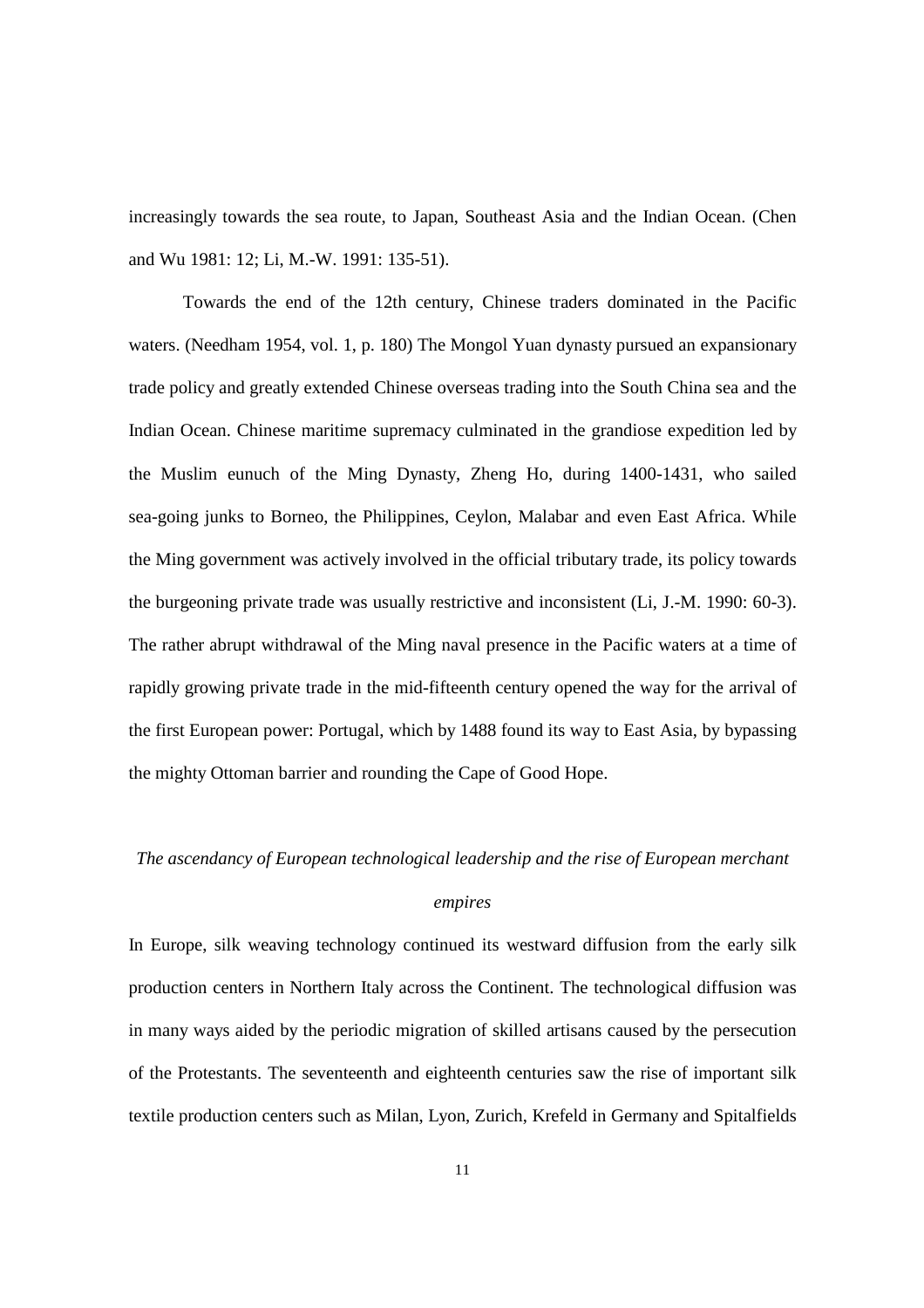in London.

While European silk weavers continued to rely on raw silk imports from Persia and Levant, Northern Italy and Southern France also emerged as principal producers and exporters of raw silk in the seventeenth and eighteenth centuries (Belfanti 1993: 269-71). Moreover, European silk production technology advanced rapidly from the seventeenth. As argued by Claudier Zanier, European silk reeling technology, with the Italian Tavelle and French Chambon system, and the rigid axle transmission mechanism, probably surpassed that of China in the late seventeenth and early eighteenth centuries.<sup>10</sup>

Meanwhile, Italians also greatly improved the process of silk throwing although the idea of the twisting-frame - the arrangement and motion of dozens of parallel spindles probably originated in China, it was rarely used after the Song and Yuan dynasties. In Italy, the twisting frame became a big silk throwing mill of higher capacity in the fourteenth and fifteenth centuries (Needham 1988: 420-33). In the early eighteenth century, the Lombe brothers in Britain smugg0led this technology out of Italy and developed the famous Derby silk throwing plant, a large-scale water powered, mechanized, manufacturing plant, the earliest institution that resembled a modern factory (Pacey 1990: 106).

During the seventeenth and eighteenth centuries, various experiments and improvements of the silk looms culminated in the invention of the so-called Jacquard loom by the Lyonese Joseph Jacquard in 1804. The Jacquard loom greatly enhanced the previously existing draw-loom - another Chinese invention - by attaching a punched card system, which could handle complicated weaving patterns at greater efficiency. Towards the first part of the nineteenth century, steam power began to be applied to all the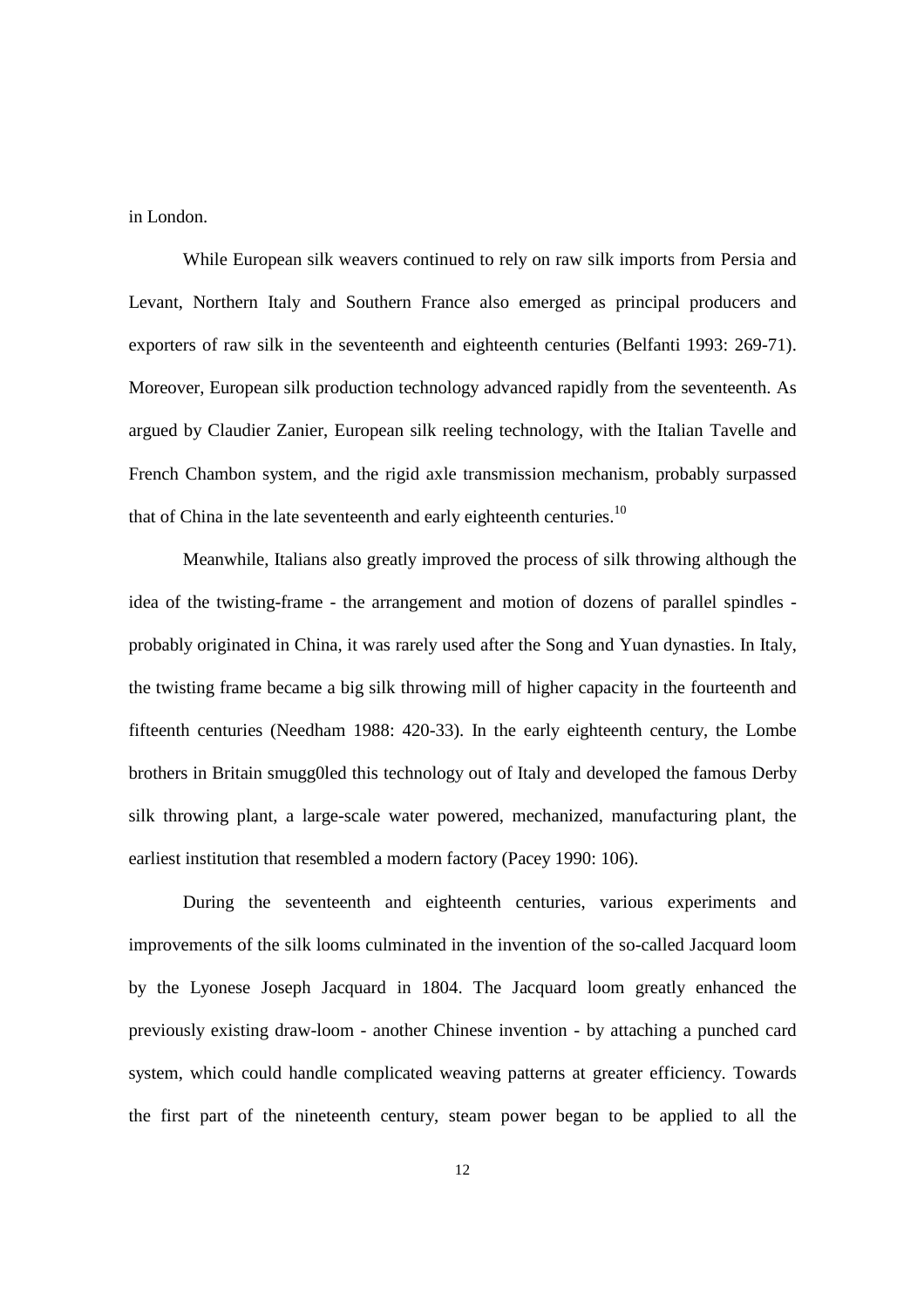production processes, from reeling to throwing and weaving (Federico 1997: Ch. 7).

Southern European sericulture also benefited tremendously from advances made in European agronomic, biological and genetic science during this period. European scientists, guided by the methodology and tools of modern experimental science, enthusiastically studied the Chinese and Japanese sericultural texts acquired and translated in the eighteenth and nineteenth centuries (Foss 1986; Morris-Suzuki 1992; Zanier 1994: 71-94). Towards the latter part of the nineteenth century, European sericultural technology surged ahead, aided by major discoveries, such as Pasteur's germ theory and Mendel's genetic law.

The rise of powerful merchant empires on the Iberian Peninsula and in Northwestern Europe marked the formation of a truly global trading system. However, the early intrusion of European navigation into the Pacific waters initially had limited impact on the pattern of the world silk trade. First, although some Chinese silk went directly to Europe on the sea route, Europe by then received its raw silk supply chiefly from Persia largely through the overland route. Secondly, as mentioned earlier, domestic substitution of raw silk production gradually took hold in Southern Europe. Europeans did continue to look eastward for raw silk supply - for diversification, and mostly for a cheaper and lower grade of raw silk.<sup>11</sup> With the establishment of the East India Companies, Britain and Holland began to explore ways of bringing raw silk directly through the Cape Route. In the early seventeenth century, they succeeded in partially diverting the raw silk exports of Iran from the caravan route to the sea route.<sup>12</sup> The search for cheaper raw silk brought the British further eastward along the sea route. After the mid-seventeenth century, the British East India Company started using large-scale imports of raw silk from Bengal. Towards the late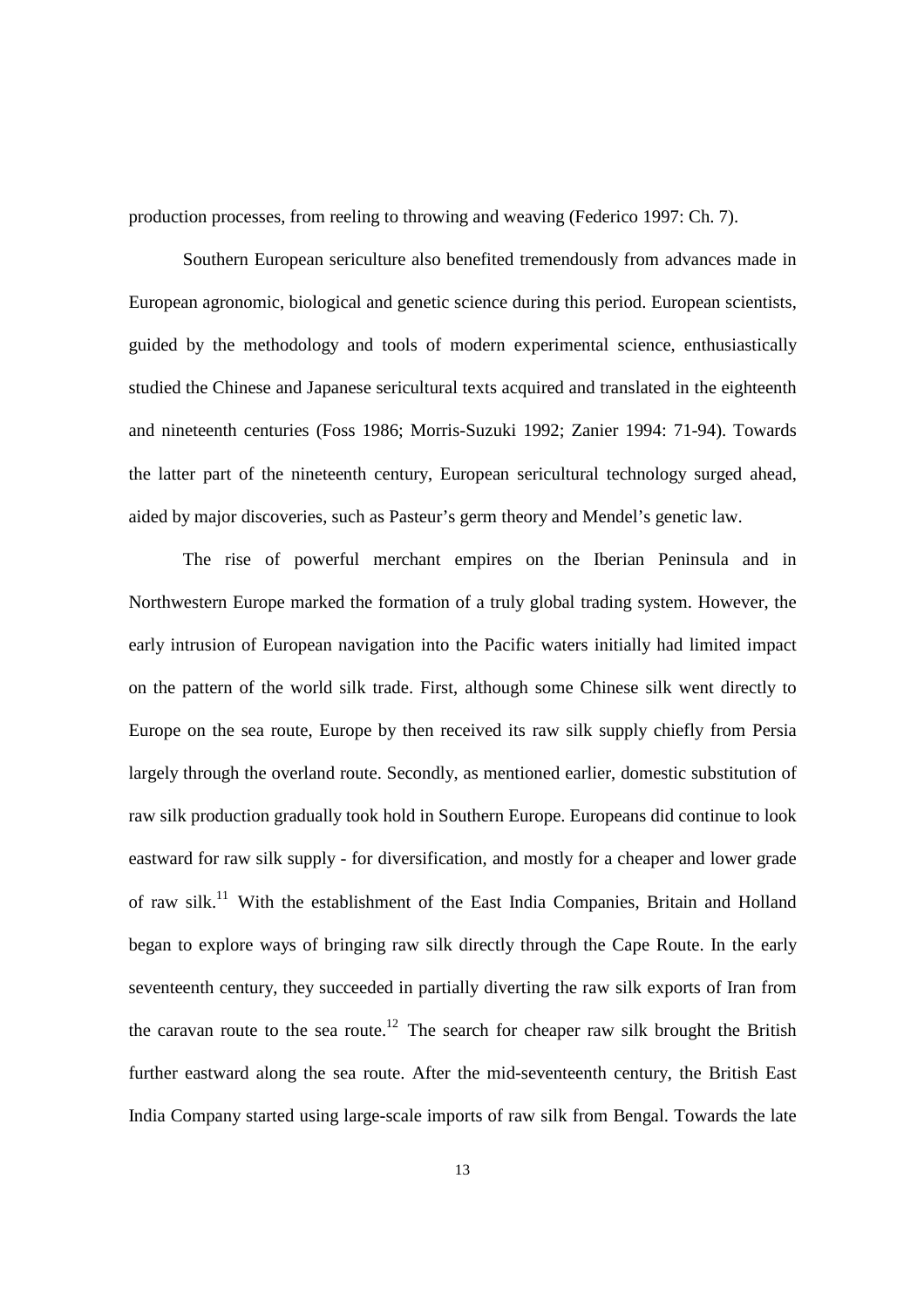seventeenth century, British and Dutch merchants sailed further eastward for direct purchase of raw silk for Europe. Over the next two centuries, Britain succeeded in bringing out substantial amounts of Chinese raw silk through the Chinese government's restricted foreign trade port cities.

## *Silver for silks: the emergence of a global market*

Although, by the time of the Cape Route breakthrough, Chinese silk had long lost its once exclusive appeal, Europeans still managed to play an important role by tapping into the pre-existing trading circuit in the Pacific. This was well-illustrated by Portugal's intermediary involvement in the on-going silver for silk trade between Ming China and Tokugawa Japan. In the 1530s, Ming China ended its century long official tribute trade with Japan because of unresolved disputes and also banned private trade. During that time, the Japanese silk weaving sector relied heavily on the imports of Chinese raw silk (Fan and Wen 1993: 262). This led to the booming smuggling trade between China and Japan. Using Macau, a base it seized from China in 1557, the Portuguese traders launched the so-called triangular trade of Nagasaki-Macau-Canton that illicitly exchanged Japanese silver for Chinese silk.<sup>13</sup> Dutch as well as private Chinese merchants took over this transit trade in the early seventeenth century, using Taiwan as an intermediary base.

The persistent outflow of precious metals from Japan to China helped prompt the Tokugawa shoguns' tight control of foreign trade and, in particular, the sweeping restrictions imposed in 1685 on imports of Chinese silk (Morris-Suzuki 1992: 106). These measures provided powerful incentives for creating a domestic supply of raw silk for the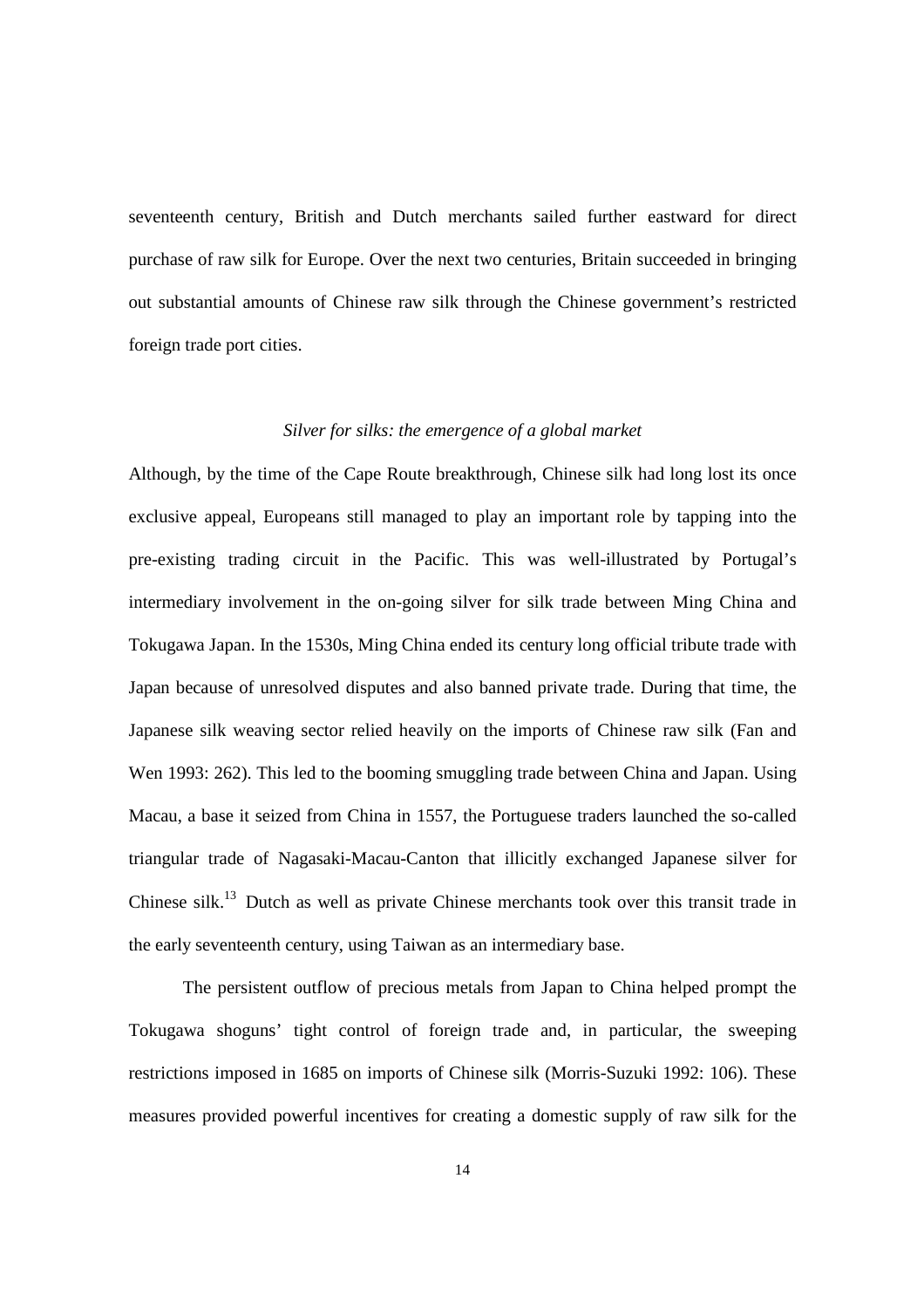growing silk-weaving sector. With the support of local domains, Japanese farmers responded vigorously and absorbed Chinese sericultural knowledge through the translation of Chinese texts on agronomic and handicraft technology (Morris-Suzuki 1994: 17; Ma 1997: 24-6). These efforts paid off as silkworm rearing was successfully acclimatized to the Japanese environment and raw silk production diffused widely throughout Japan in the next century. As domestic raw silk production increased, raw silk prices went down sharply towards the middle of the eighteenth century and the volume of transit trade of silk between China and Japan started to decline towards the end of the eighteenth century (Fan and Wen 1993: 276).

While Chinese silk lost out in the face of successful domestic substitution in the Japanese market, it gained new ground across the Pacific, in the newly colonized South and Central American markets. The Andalusian regions in Southern Spain had a long and thriving history of sericulture and silk industry under the Islamic rule. The Christian take-over in 1477 infused the refreshing Italian styles and designs into the industry (LEgget 1949: 235). As part of the grand trans-oceanic transfer of animals and plants to the New Continent, the Spaniards successfully introduced sericulture and silk industry into Mexico in 1530. The culture and the industry were able to expand quickly (Borah 1943; Bazant 1964: 54-61).

However, the birth of a Mexican silk sector, the fruit of successful trans-Atlantic migration of European agriculture and technology, turned out to be short-lived. The same forces that once landed silkworms in South America then crushed it, as Europeans continued westward and opened the Pacific for trade, which exposed the young Mexican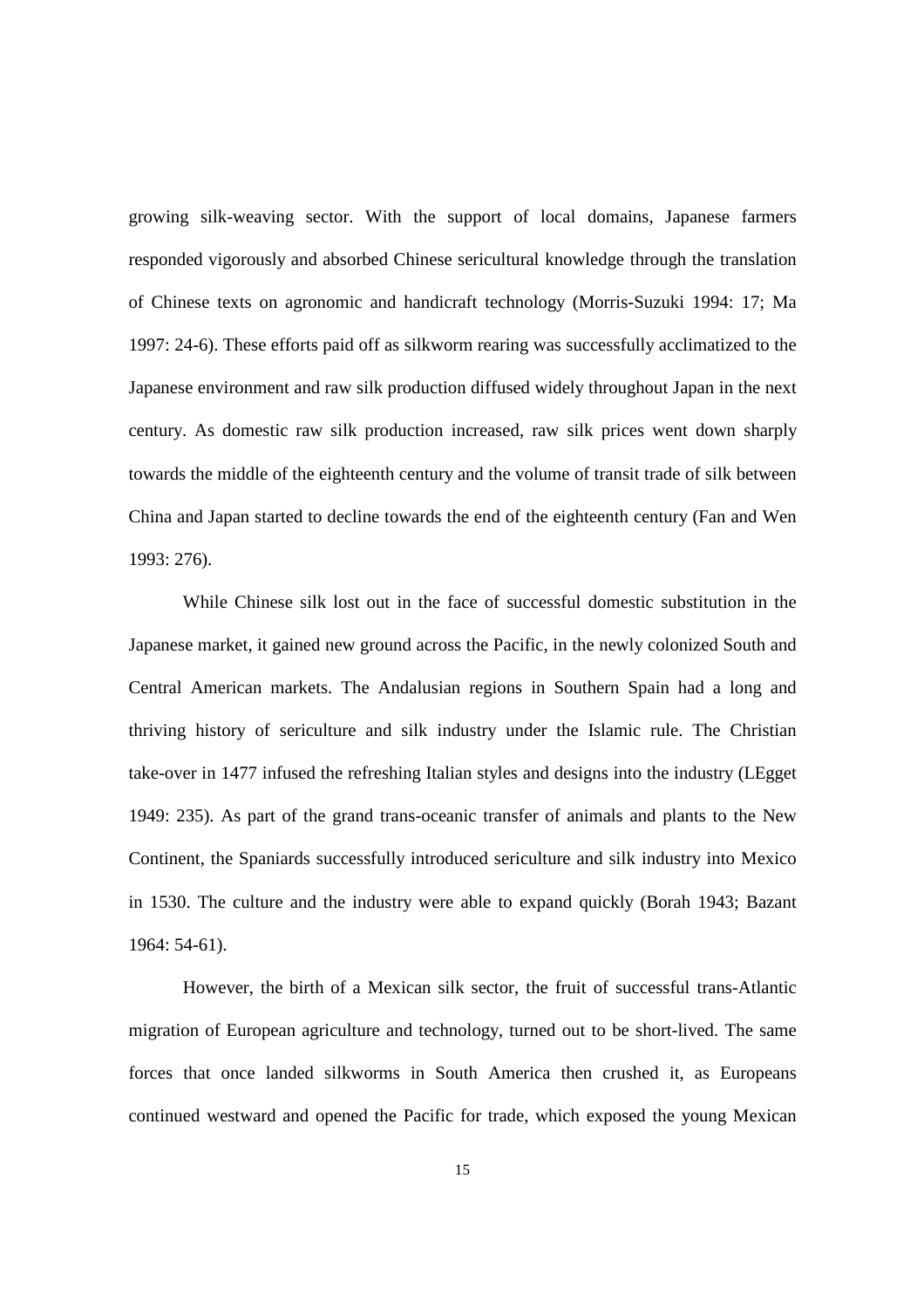silk industry to the onslaught of the world's oldest and most competitive silk industry, that of China. The year when the city of Manila was founded by the Spaniards, 1571, marked, as Flynn and Giraldez (1995) have forcefully argued, the birth of Pacific trade and the emergence of global trade. The Canton-Manila-Acapulco triangular trade of silver for silks between China and New Spain could be viewed as a Pacific extension of the concurrent Nagasaki-Macau-Canton silver for silks exchange intermediated through the Portuguese and later the Dutch; but it was an extension of global proportion, as silk quickly found its way into the gigantic swirl of the global flows of precious metals in the wake of the discovery of gold and silver mines in the New World.

China's huge demand for silver resulted mainly from the Ming government's conversion to a silver standard, which provided significant arbitrage possibilities because of the gold/silver ratio discrepancies between Asia and Europe. China became a huge "suction pump," drawing silver first from Japan, then from Mexico and Peru. According to conservative estimates, fully 75 percent of the 400 million pesos of silver bound for the Philippines during the period 1565-1820 ended up in China. On average, roughly two million pesos of silver were shipped through Manila in the seventeenth century. However, it is important to note that the strength of the "suction power" from China was sustained by silk threads - Chinese silk was the single most important export item to both Japan and Spanish America. In the high stage of the trade, China sent three- or even four-million pesos worth of silk goods a year to New Spain. For example, in 1727, China exported close to one million pounds of raw silk as well as a large amount of finished silk products to New Spain (Fan and Wen 1993: 282).<sup>14</sup>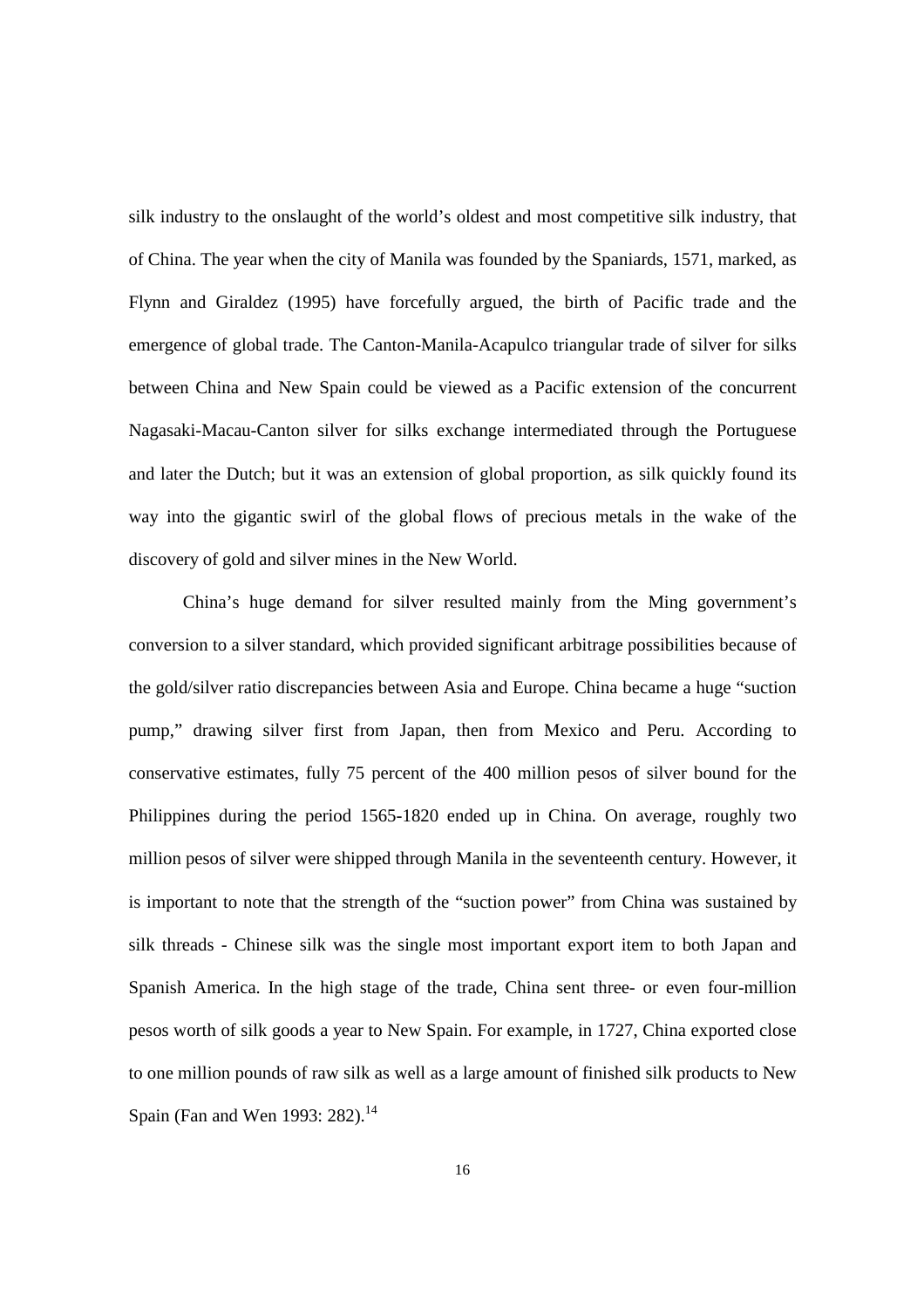The success of Chinese silk products stemmed from their price competitiveness in comparison with Spanish and Mexican products, and the Chinese ability to adapt their products to Spanish fashion (Fan and Wen 1993: 279-80). Chinese silk not only demolished nascent Mexican sericulture and severely affected the young weaving industry there, but also effectively outcompeted the Spanish silk products in Spanish America. The burgeoning exports of raw silk also greatly stimulated the commercialization and specialization of the Chinese economy. In particular, they induced the rise of important silk producing, financing and trading towns in the coastal regions of Ming China (Chaun 1972: Ch 14; Fan and Wen 1993: 284). The Manila-Acapulco-Canton trade waned towards the early nineteenth century after the independence of Mexico. However, the opening-up of the Pacific route was a significant geographic break-through for the history of the silk trade. Chinese silk for the first time, instead of going westward, reversed its direction and went further east to be connected to the New Continent.

## *The modern Silk Road and the coming of a full circle: 1850-1930*

The essence of the modern Silk Road era was the evolution of a single global market which unified all the extant regional trading circuits. The global silk trade also seemed to have come full circle as East Asia regained its predominant position and became the world's most important supplier of raw silk. Raw silk from China and Japan simultaneously went both ways, westward to Europe and eastward to North America. Except that at this time, East Asian predominance no longer rested on its long monopoly of technology but on the principle of comparative advantage.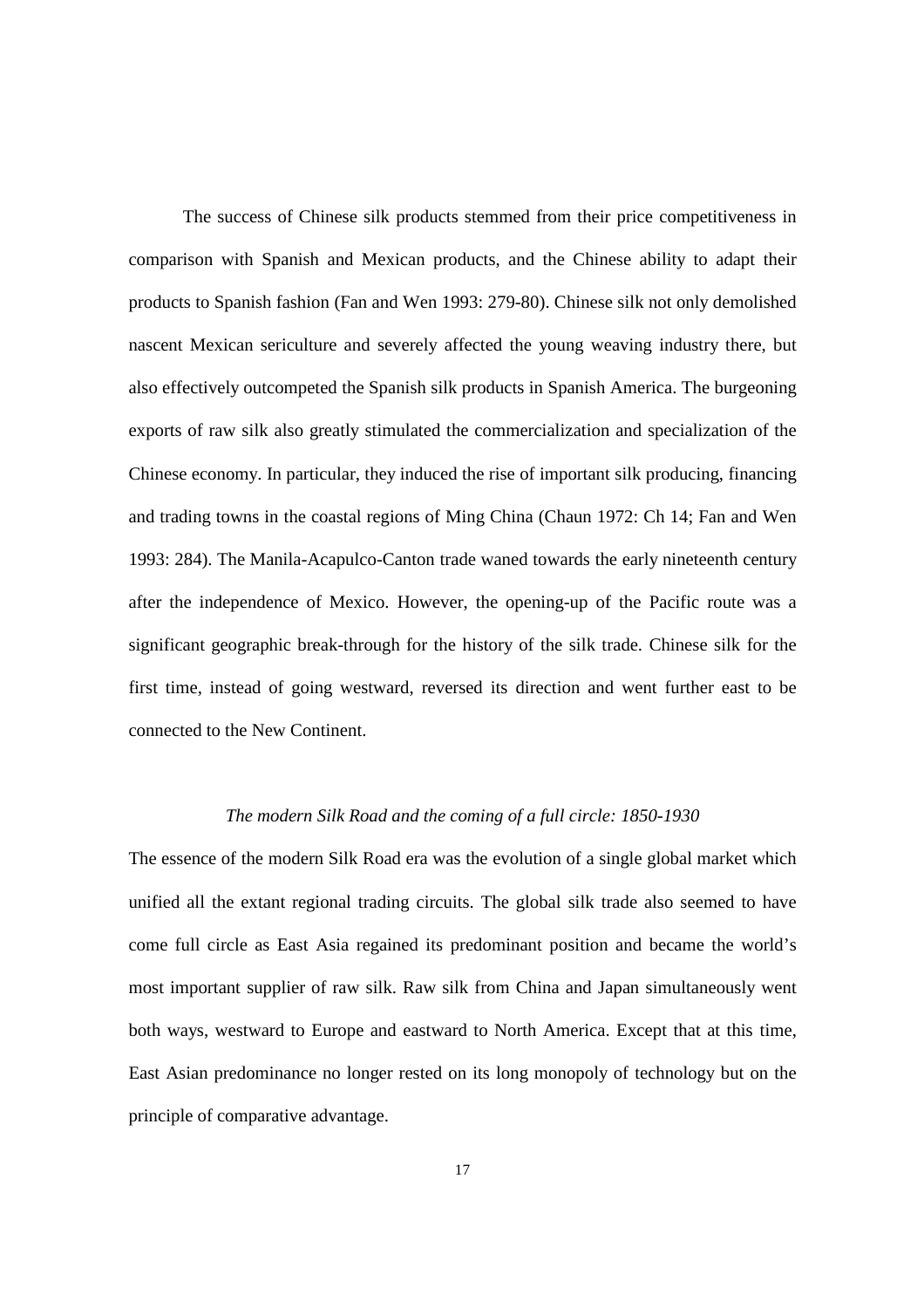The era started with the British engagement in the Opium War from 1839 to 1842 which forcibly opened China to foreign trade with the establishment of the treaty ports, where traded commodities could enter and leave free from any restriction or tariff. After a sharp decline during the war period (1838-42), Chinese silk exports recovered and reached close to two million pounds in 1845 (Shih 1976: 111; Fan and Wen 1993: 291). The treaty port system was extended to Japan in 1858. The Japanese raw silk industry, with more than a century and half of successful import substitution experience, quickly became another important raw silk exporter. By the early nineteenth century, London had clearly emerged as an important center for the silk trade. The age of *Pax Britannica*, like the previous *Pax Mongolica,* reunified the silk trade of the Eurasian continent. However a fundamental change in this pattern of dual trading circuits in the East Asia bloc and the Euro-Middle-East bloc, had to await the coming of an internal crisis occurring within the world of the silk trade.

During the 1850s and 60s, the silkworm disease called pebrine broke out in Southern Europe and gradually spread to the Middle East. In its worst years, the sericultural crop in Europe declined by as much as 75 percent (Cayez 1979: 558-9). At this critical juncture, the British silk connection at the other end of the Eurasian continent rose to crucial importance. Between 1850 and 1860, Chinese and Japanese exports to Britain roughly quadrupled (Sugyiama 1988: 88).

In 1869, the Suez Canal opened. Through the Red Sea route, French silk merchants could import directly from China and Japan. Between the 1880s and the 1930s, more than half of the raw silk used on the looms in Lyon, the world's silk weaving capital, came from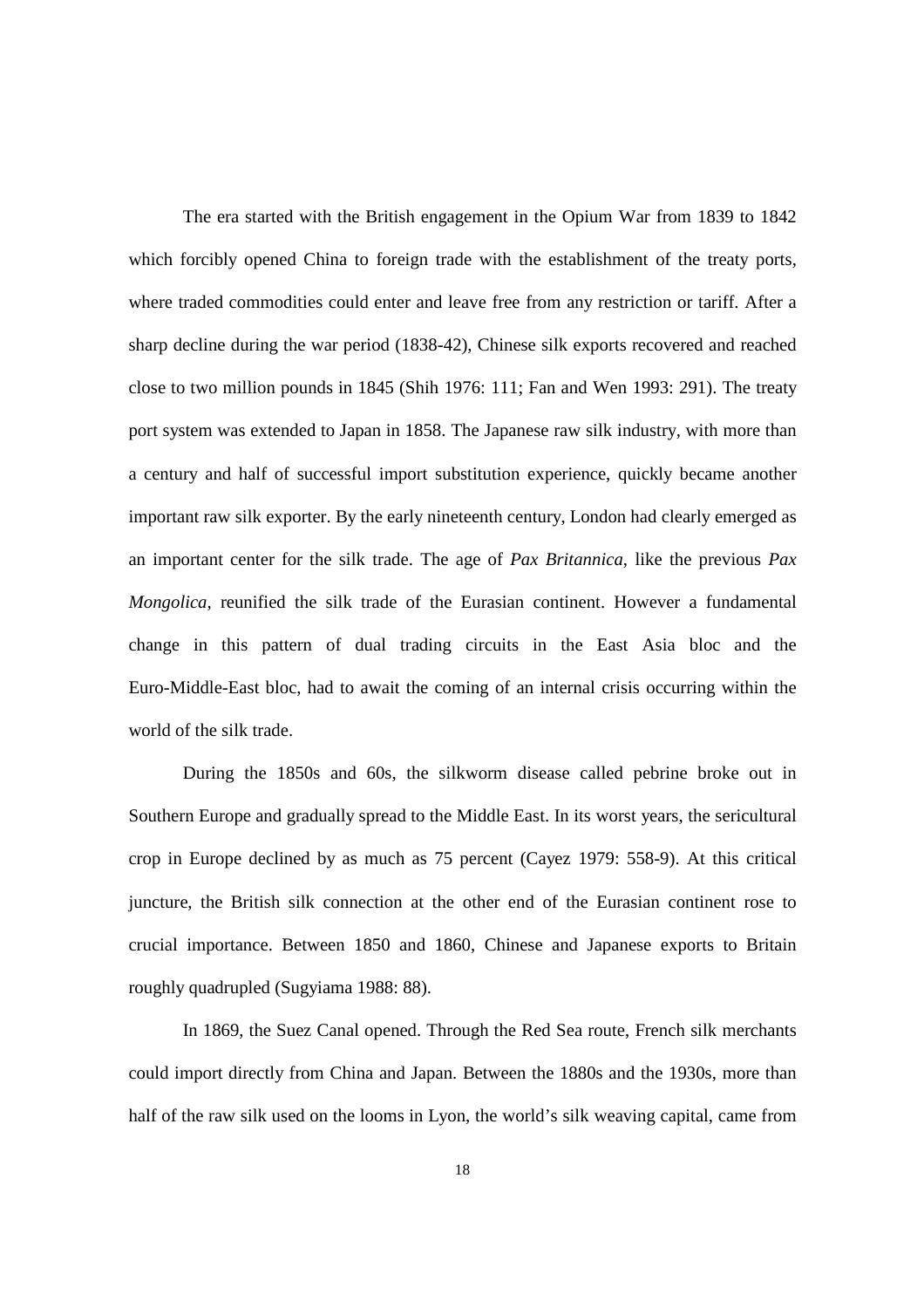East Asia. Marseilles, Lyon and later Milan supplanted London and emerged as the world's most important trade centers of raw silk in the latter part of the nineteenth century. The maritime Silk Road thus ended its almost three hundred years of detour around the southern tip of the African continent. The long-cherished dream of Venetian merchants to obtain silk directly from China, the vision that sent the explorers of the fifteenth century out of the western end of the Mediterranean, had come true.

Meanwhile, Chinese and Japanese silk crossed the Pacific again, this time to North America. The British colonial government long encouraged the transfer of sericulture and the silk industry to North America. However, scarcity of labor (particularly, skilled labor) and lack of sericultural traditions severely impeded progress. On the eve of the Civil War, the US silk-manufacturing industry remained small and produced unsophisticated products and its sericulture was next to non-existent. The erection of a tariff on the finished silk products for revenue purposes during the Civil War set the stage for the U.S. silk industry to take off. The American industry benefited significantly from the almost simultaneous decline of the British silk industry, resulting mainly from the British government's abolition of the import tariff - a result of its free trade stand - against the more competitive European particularly French products. Significant numbers of British skilled silk workers and entrepreneurs, particularly from the town of Macclesfield, emigrated with European technology and machinery to lay the foundation for America's leading silk town: Paterson in New Jersey. Behind the tariff wall, the U.S. silk industry grew quickly and by the twentieth century it had become the world's largest importer of raw silk. By the 1920s and 30s, the production of the U.S. silk industry exceeded that of all European countries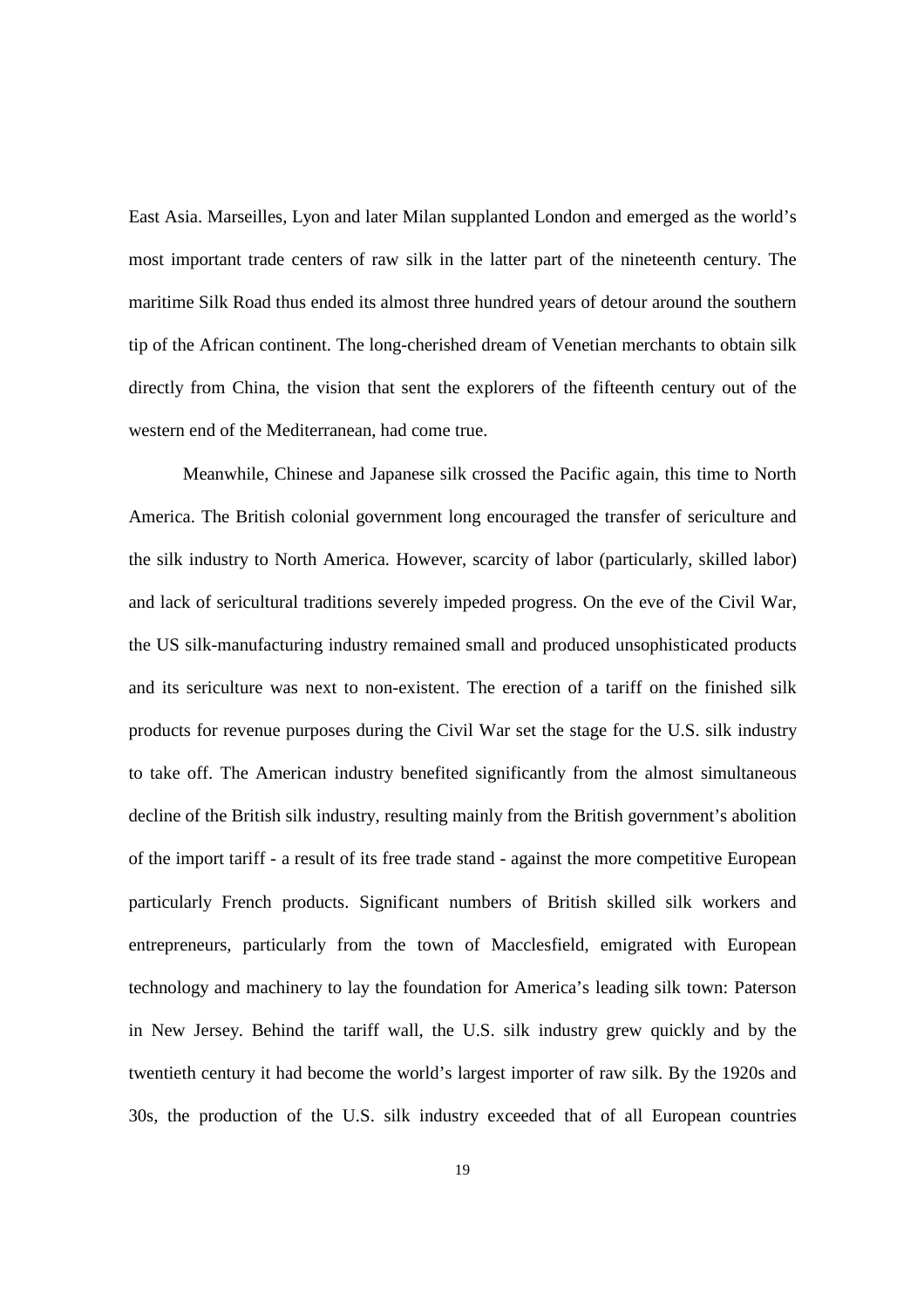combined and doubled that of the Japanese silk industry. The US silk industry developed a reputation for large-scale, capital intensive production of standardized silk products (Ma 1996).

The spectacular growth of the American silk industry created an enormous demand for raw silk. Although imports of Chinese raw silk had begun as early as 1788 (Xu *et al.* 1990: 50), substantial amounts of raw silk crossed the North Pacific from China and Japan to San Francisco in 1867 after the establishment of the regular shipping line between China and the U.S. The raw silk was routed through the Continent to the silk-manufacturing centers around New York city through the inter-continental railway system, completed in 1869 (Ma 1996: 338). The highly mechanized, large scale nature of the U.S. silk manufacturing placed exacting demands on the quality of imported raw silk. Japan succeeded in this competition and took an increasingly larger share in the U.S. market. By the mid-1910s, Japan, overtaking China, became the world's largest raw silk exporter. And by the 1920s and 30s, Japan supplied 75 to 90 percent of the total world raw silk exports (Ma 1996: 339). By then, the bulk of the global silk trade was carried through the Pacific route.

Another distinguishing aspect of the modern silk road era was the massive reverse flow of technology from the West to the East, that is from Europe to Asia. The superior silk-reeling technology developed in southern Europe in the eighteenth and nineteenth centuries went with the European merchants as the traders moved progressively eastward in their search for raw silk. The technology was brought to the Levant, Turkey, and India (Owen 1987; Quataert 1987; Bag 1989: Ch. IV). And most importantly, European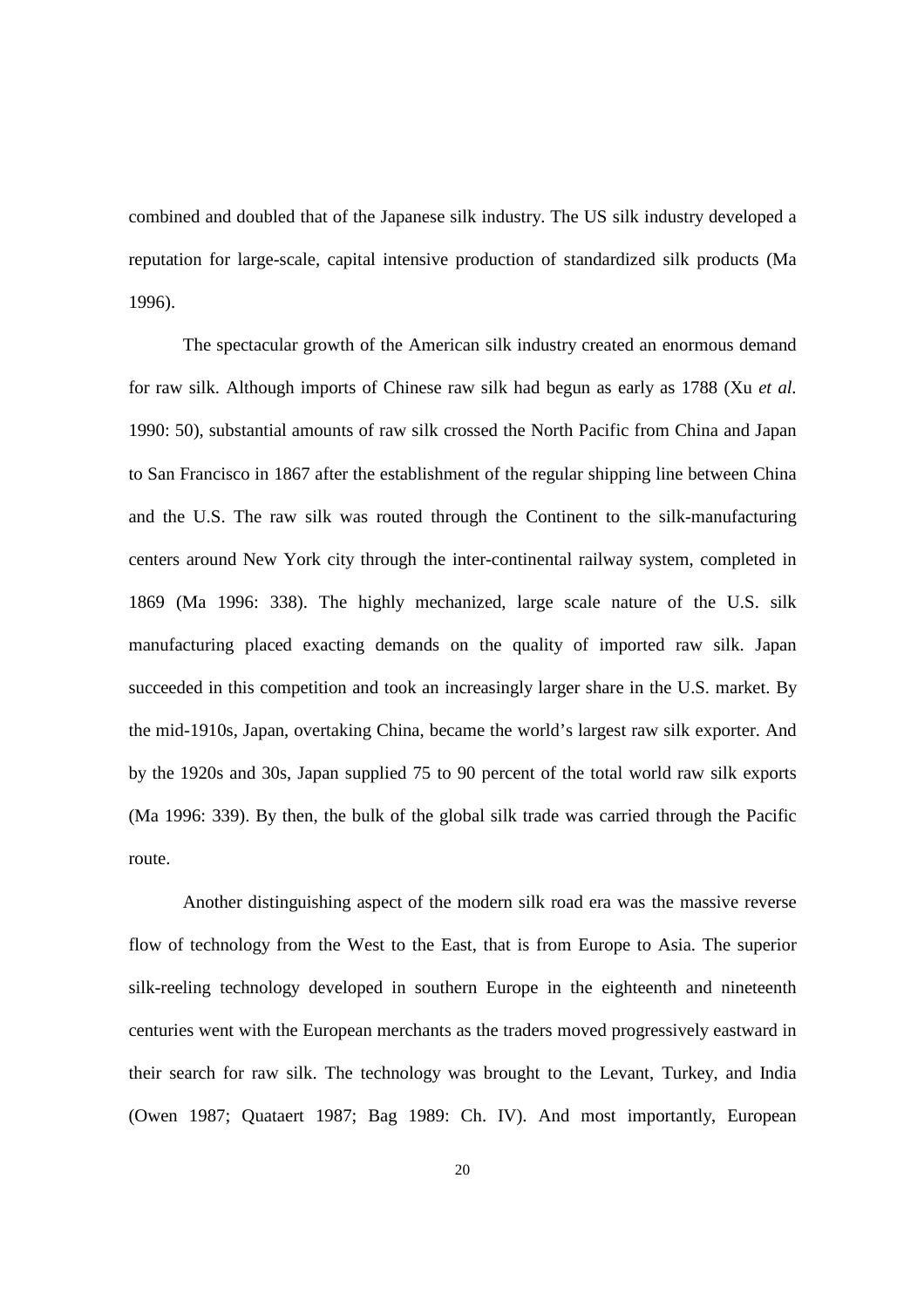silk-reeling technology and the factory system intruded into the traditional production system of China and Japan in the mid-nineteenth century. However, it was Japan after the Meiji Restoration of 1868 that displayed the greatest receptivity to European technology and science. Within several decades after the initial arrival of European silk-reeling machines, Japanese sericulture and the silk-reeling industry had experienced a fundamental transformation through the successful borrowing and innovation of Western mechanical engineering and biological and genetic science. Japan also pioneered the introduction of the French Jacquard weaving loom in the early 1870s. As I have argued elsewhere, rapid technological progress and productivity improvements, backed by Japan's successful concurrent industrialization experience, accounted for much of Japan's rising share in the U.S. raw silk market, the world's largest by the early twentieth century. By the 1920s, Japanese sericultural and silk-reeling technology captured global leadership. The direction of technological transfer again changed course, this time from Japan, first to China, its long time teacher, then to Italy, its more recent teacher (Ma 1997). If the global silk trade finally came full circle around the globe in the modern era, so did the silk technology. Or to be more exact, the technological leadership of raw silk production in the 20th century returned to the easternmost end of the Silk Road: Japan.

#### **Trade, invention, institutions and the systems of transportation**

# *The engine of growth: trade and invention*

In close to two millennia, silk thread, starting from that treacherous, winding trail on the wild Western frontier of China, made its way around the globe. Sericulture and silk making,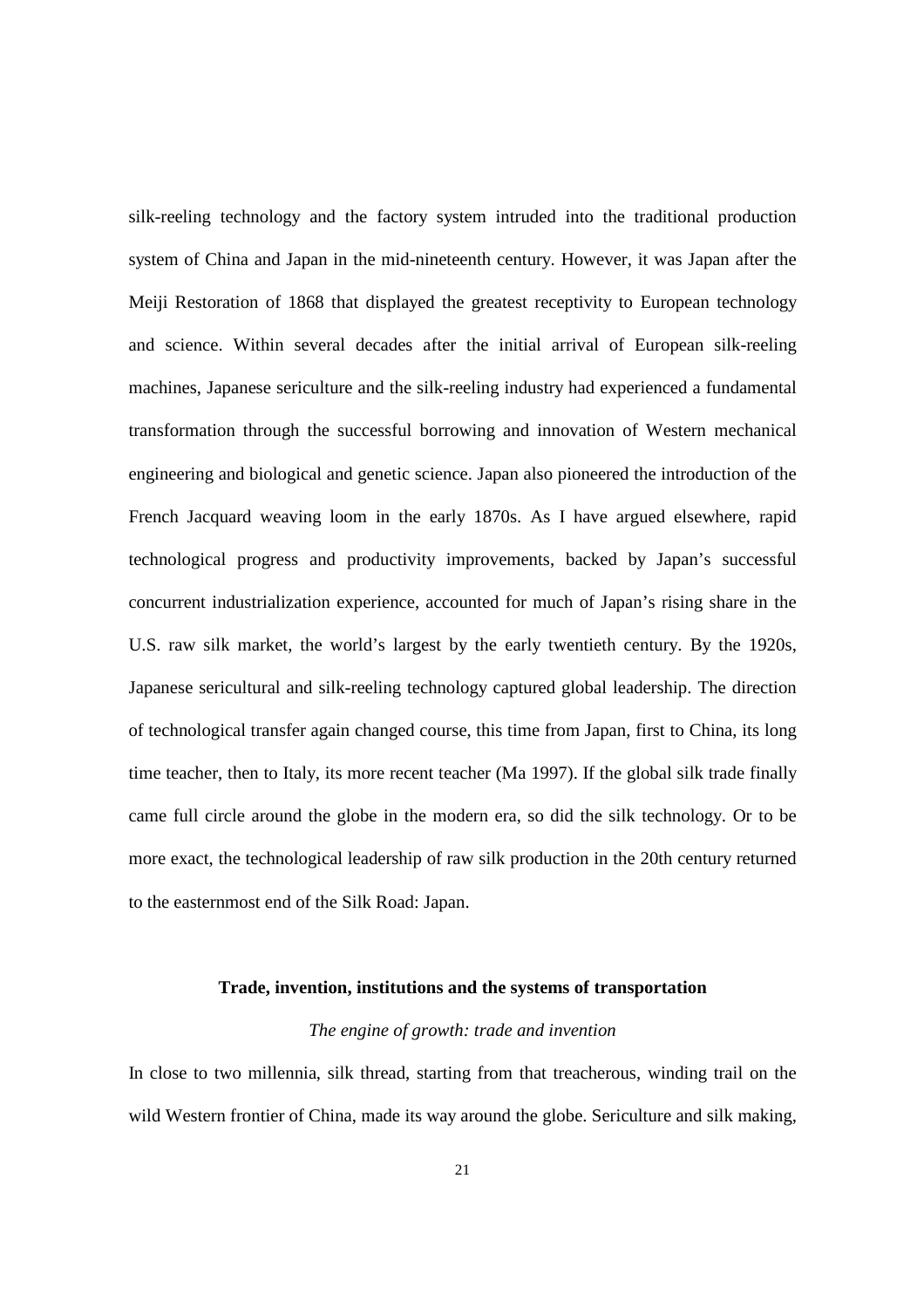based on a set of simple and ingenious ideas, landed on all the major continents of the world by the sixteenth century. Ernest Pariset, a nineteenth-century French scholar of silk, divided the long history of silk into four great ages: the age of the Chinese, the age of the Arabs (and Byzantines), the age of the Italians, and the age of the French. Not long after the publication of this book in 1862, Pariset began to call people's attention to the possible loss of Lyon's leadership in world silk production and trade to the rise of the mass-producing U.S. manufacturing (Allen 1904: 43). Both Table 2.1 and Figure 2.1 capture this progressive westward surge of silk trade and industry across time and space.

What could be the driving force behind this grand march of silk across time and space? The history of the Silk Road reveals that these "mysterious" and powerful forces may just lie within the process itself - specifically I mean the process of trading not only in goods, but also in knowledge. The silk exchange is nothing but part of the historical dynamics of human interaction. It is part of a process where trade induces diffusion of inventions which induces further growth of trade, an accelerating spiral of growth of trade and technological exchange.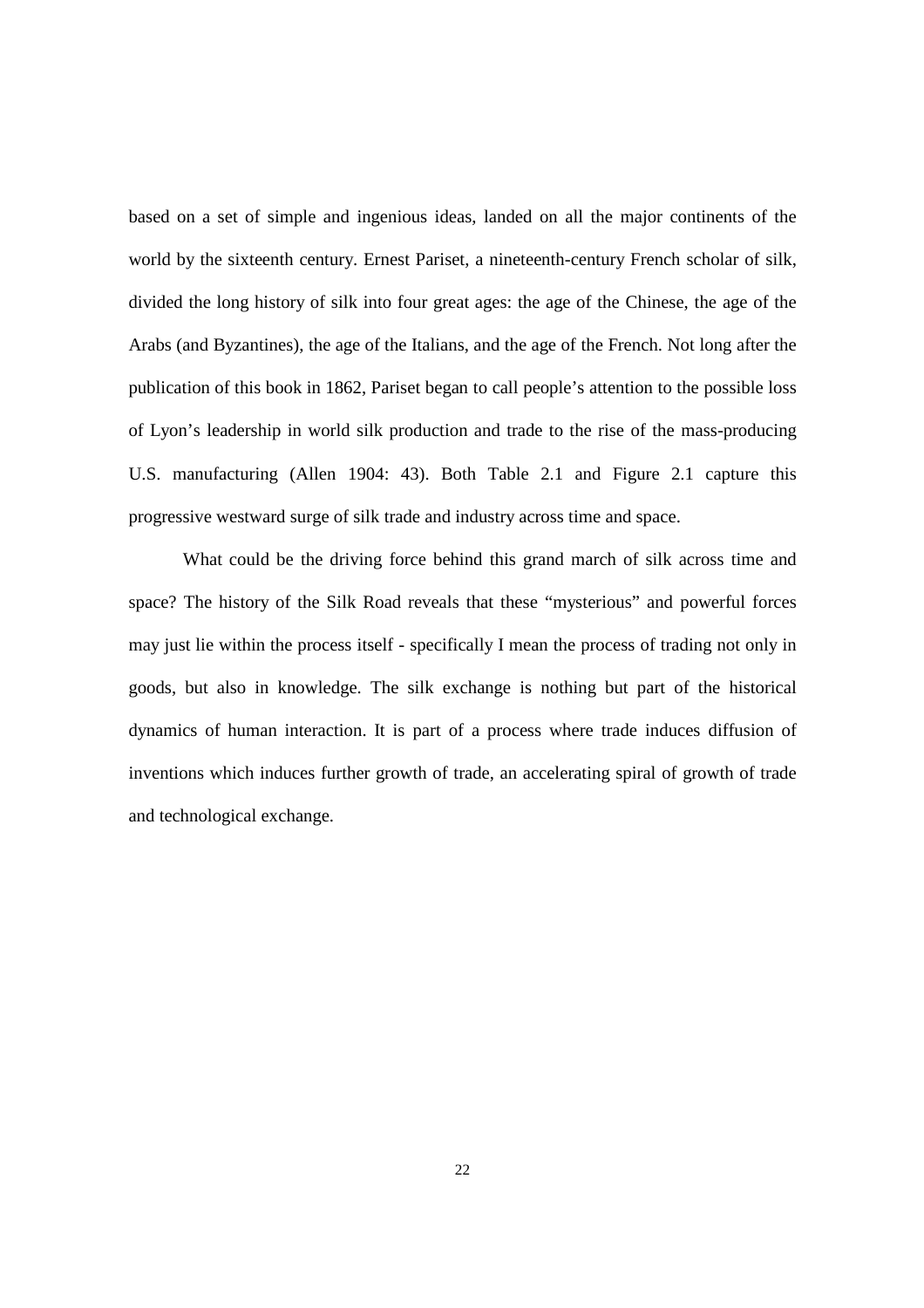

*Figure 2.1* Westward diffusion of sericultural knowledge Notes: 2600 BC has been set as the starting period (years = 0); Central Asia: Xian to Khotan = 1716 miles; India, Xian to Jammu, Kashmir = 1962 Miles; East Asia, Xian to Seoul, Korea = 1063 miles and Xian to Tokyo, Japan = 1767 miles; Persia, Xian to Tabriz, Iran =  $3429$  miles; Byzantium, Xian to Istanbul =  $4237$  miles; Islamic Europe, Xian to Istanbul to Messina =  $4237 +$ 756 and Messina to Seville = 1161miles; Christian Europe, Messina to Milan = 598 miles and Milan to Lyon  $= 211$  miles; America, Seville to Mexico City  $= 5591$  miles and Milan to London to New York =  $596 + 3434$  miles

These ranged, to name just a few, from the technological progress made in the area of the domestication and management of animals for overland transportation; to the improvements in ship design and construction; the invention and diffusion of the lateen sail as well as the concurrent progress in navigation; to the inventions of the writing system, paper, and printing, which made possible the recording of commercial transactions as well as taxes on traded commodities; and to the development of standardized measurement systems and weighing instruments which eventually led to the use of carefully weighed and stamped metal coins and later paper money as media of exchange, saving the transaction costs incurred in barter trade.<sup>15</sup> The following two sections make a comparative institutional analysis between the two major modes of transportation for the silk trade.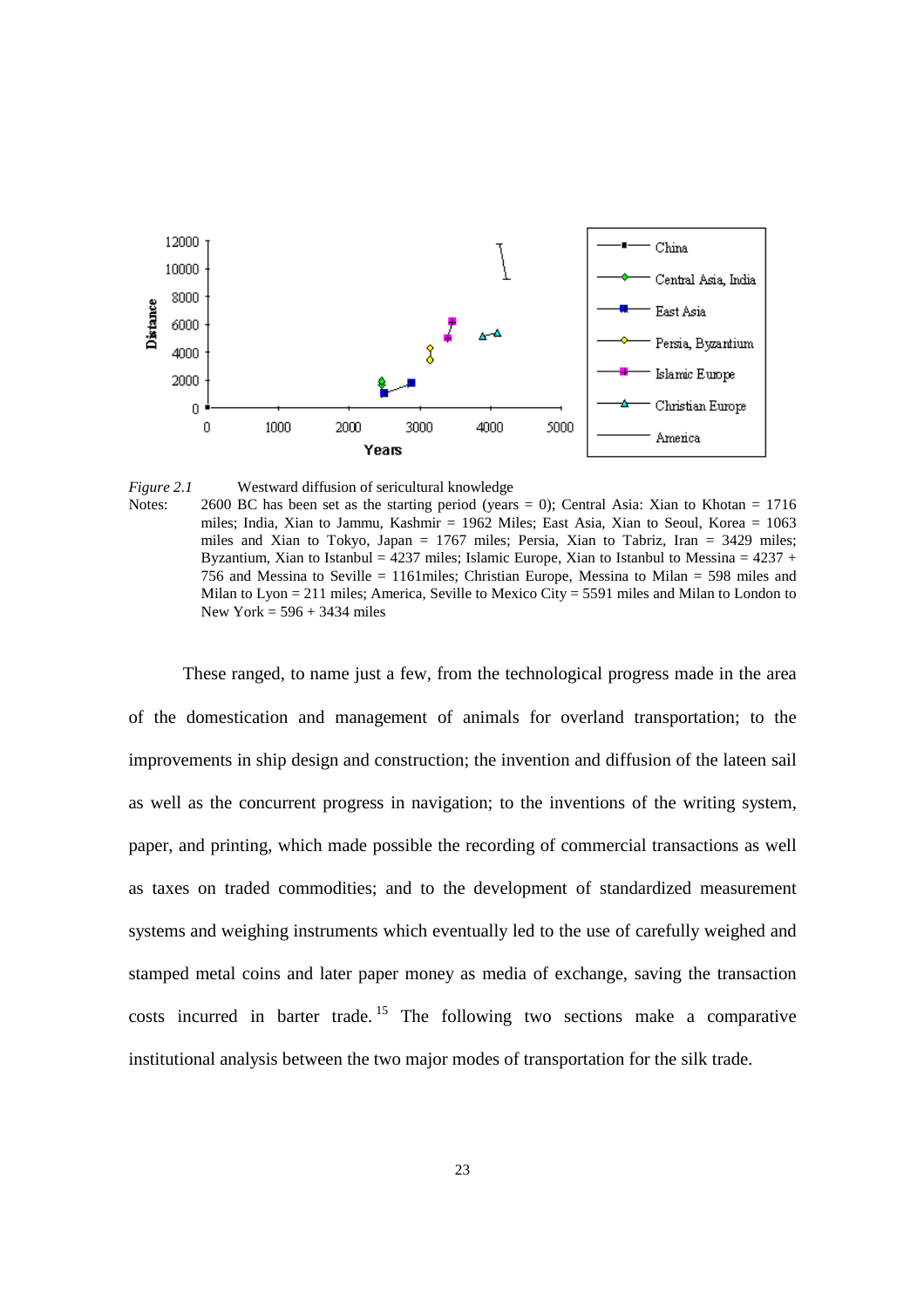# *A Caravan World*

The modern English word *trade,* derives from an Old Saxon word for footstep *trada*. It is a term appropriate to the long-distance trade of silk in the early age of the overland route, where the traces of footsteps led the caravans through deserts and mountains in the search for commercial profits. The geographical and environmental conditions were certainly no lure for the hapless merchants and travelers: vast and open deserts, along with lofty mountains and plateaus, and the constant threat of aggressive nomadic tribespeople.

The greatest technological and institutional innovation in the means of transportation in the overland Silk Road was the adoption of camels and the subsequent rise of a camel-based caravan economy in Central Asia, North India, the Middle East and North Africa. The use of two-humped camels that could stand the extremes of heat and cold, and scent water from great distances, and warn of treacherous sandstorms as well as the existence of oasis towns in between opened up the possibility of long-distance travel. The creation of oasis towns helped too. In his classic study on the camels, Richard Bulliet argued that camels, in comparison to horses or oxen that pulled wheeled vehicles, were able to carry more and walk faster, had greater tenacity and endurance, greater powers of abstinence from food and water and cost less to maintain (Bulliet 1975: 23; McNeill 1971: 1115). One of the greatest advantages of camel caravans was that they needed little public infrastructure for long-distance trade. Camels did not need specially constructed roads or bridges, since they could traverse nearly any terrain and ford most streams without difficulty. Caravansaries, places to deposit goods safely while animals and men were resting and eating, were the only facilities caravans needed, and the type of rest place was just as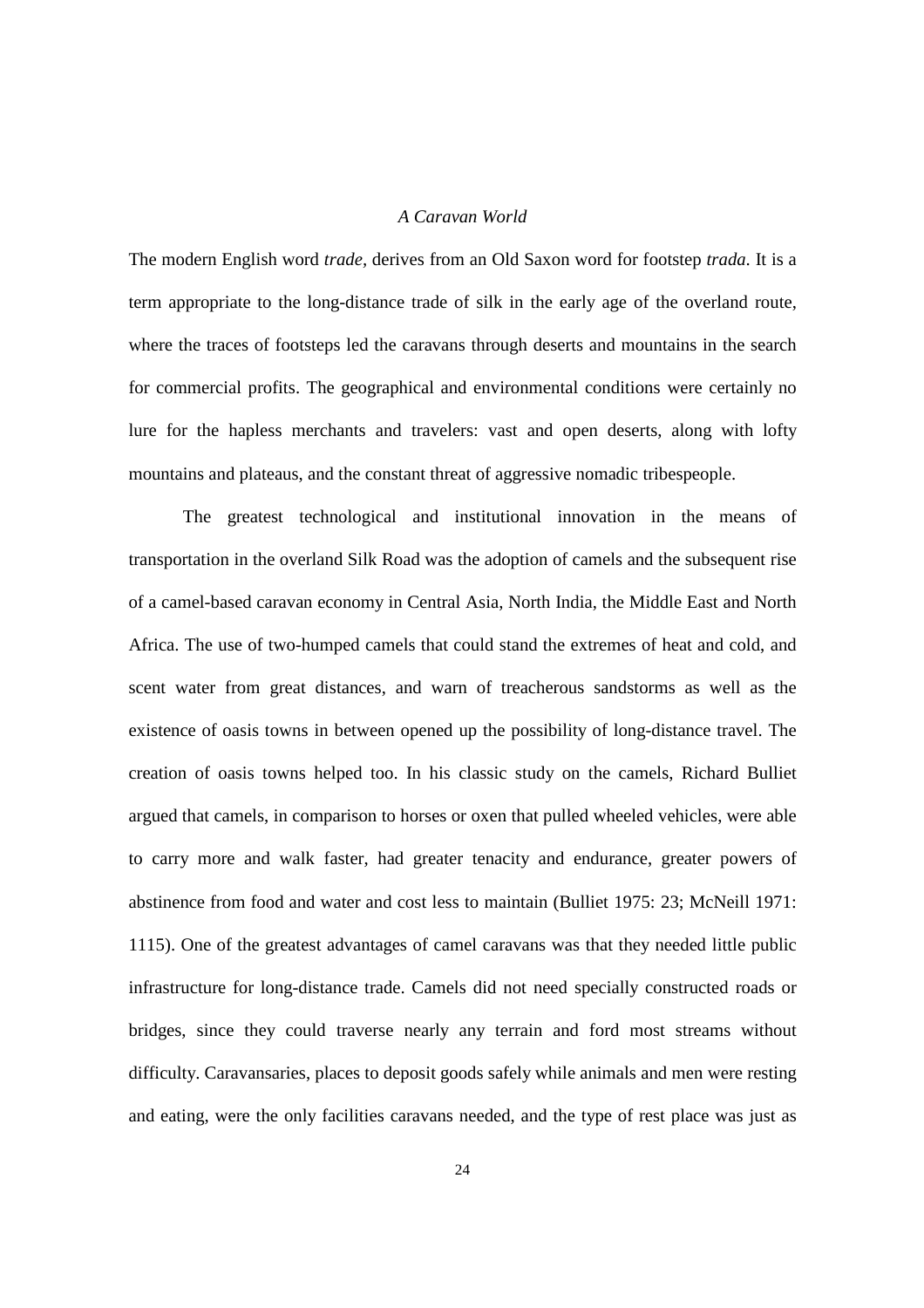important for wheeled transport. The capacity of camels enabled merchants to cross regions otherwise impenetrable. Improvements in the breeding and the managing of camels and the making of saddles gradually reduced the costs for overland transportation. Bulliet (1975: 164) observed that the much heavier traffic on the Silk Road after about AD 100 was closely associated with the parallel rise in the diffusion of camels in Central Asia. After about AD 300, camels in Central Asia and the Middle East started to replace the wheel there, creating what William McNeill called a "caravan world."<sup>16</sup>

McNeill further argued that the smooth operation of the caravan transport network was also the resulted of the intimate symbiosis between the urban merchants and nomadic tribesmen in Middle Eastern society. The spread of the nomadic trading economy of caravans rode the surging tide of the expansion of Islamic territories in the seventh and eighth centuries. After about AD 700 the caravan world and the world of Islam became almost co-terminous (McNeill 1971: 1118-9). Economic, social and legal institutions began to evolve around a caravan-based economy in Islamic societies. The increasing importance of nomadic tribespeople and urban merchants gradually created an environment generally favorable to the protection of caravan trade through the use of moderation of customs and taxation against that of one-time plundering.

Even compared with the rising importance of ocean transportation, early overland caravan-based transportation was competitive. McNeill (1971: 1122) argues convincingly that between AD 300 and 1300, the superior capacity of ships was not a decisive advantage, partly because shipping was seasonal, liable to shipwreck, and exposed to piracy, but also because economic production was not yet attuned to a massive exchange of bulk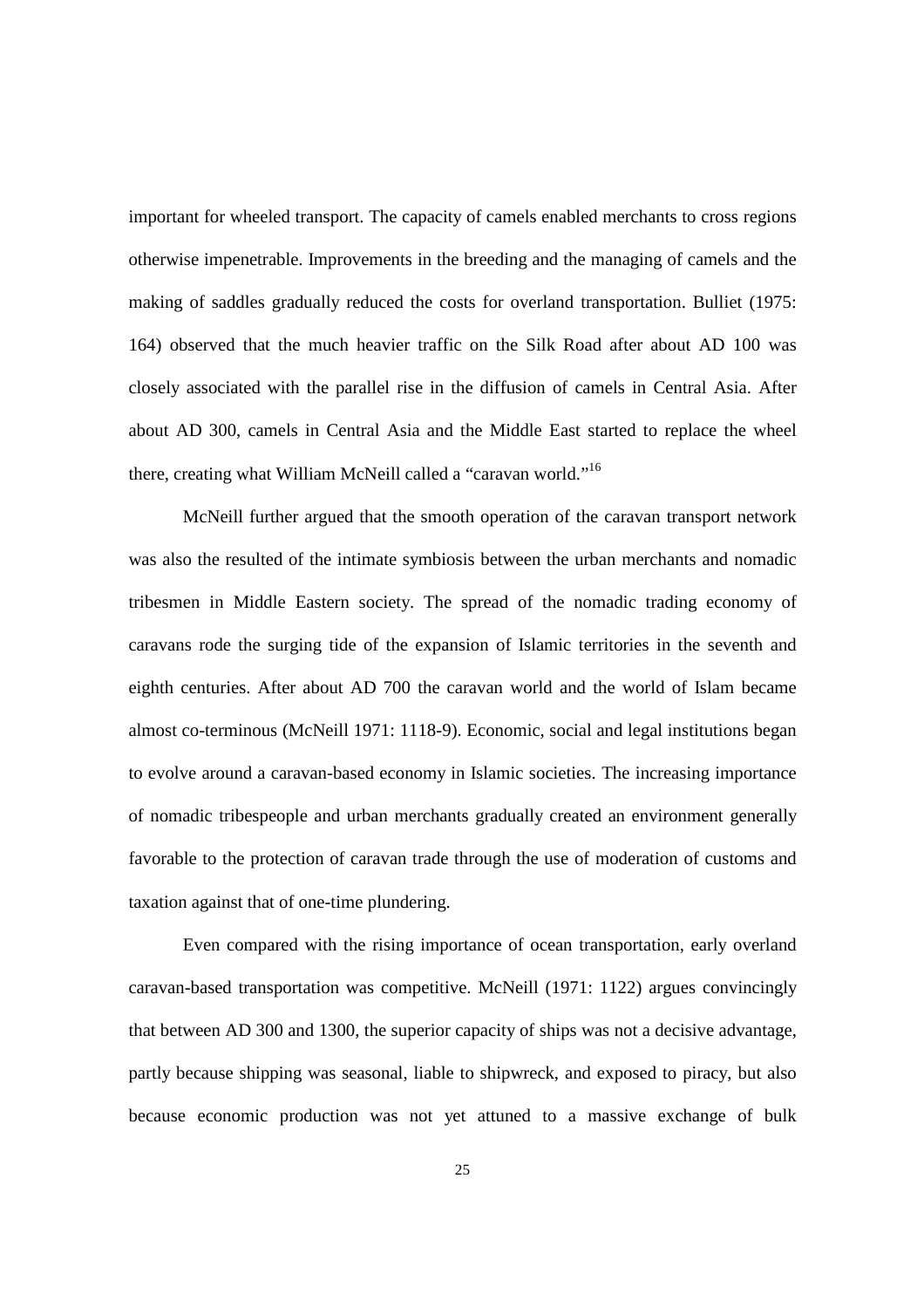commodities. As a result, for a thousand years and more, animal portage competed successfully with shipping in the moving of light-weight luxury goods between China, India, the Middle East, and Eastern Europe. Steensgaard made one calculation of transportation costs along the overland silk trade based upon an English merchant's records. He found that a journey of seventy-nine marching days between Northern Persia and Turkey in 1581-1582 cost the merchant no more than 3 percent of the sales price of the silk transported. Thus Steensgaard concluded that in terms of pure transportation costs (excluding the custom duties) silk transportation by camel was actually cheaper than by ship.<sup>17</sup>

## *The Maritime System*

Compared with other luxury commodities, such as spices, porcelain, other textile materials and precious metals, silk was much more closely bound to the land route and was usually the last to switch to the extensive use of sea routes (Abu-Lughod 1989: 327; Li, M.-W. 1991: 46; Steensgaard 1973: 168). This was clearly due to its light weight, durability and ease for packing and storing. To understand the eventual waning of the overland route, we need to examine the most crucial feature distinguishing it from the maritime transportation system.

In nearly any terrain, camels could travel approximately 20 miles in six hours without difficulty. Still the entire trip from China to Europe, extending more than 5,000 miles, would take more than a year and a half (Rossabi 1990: 356). A single attendant could manage about six camels. Strings of camels, tied head to tail, were guided by one man in front and guarded by a second in the rear. Each camel could carry about 300-500 pounds of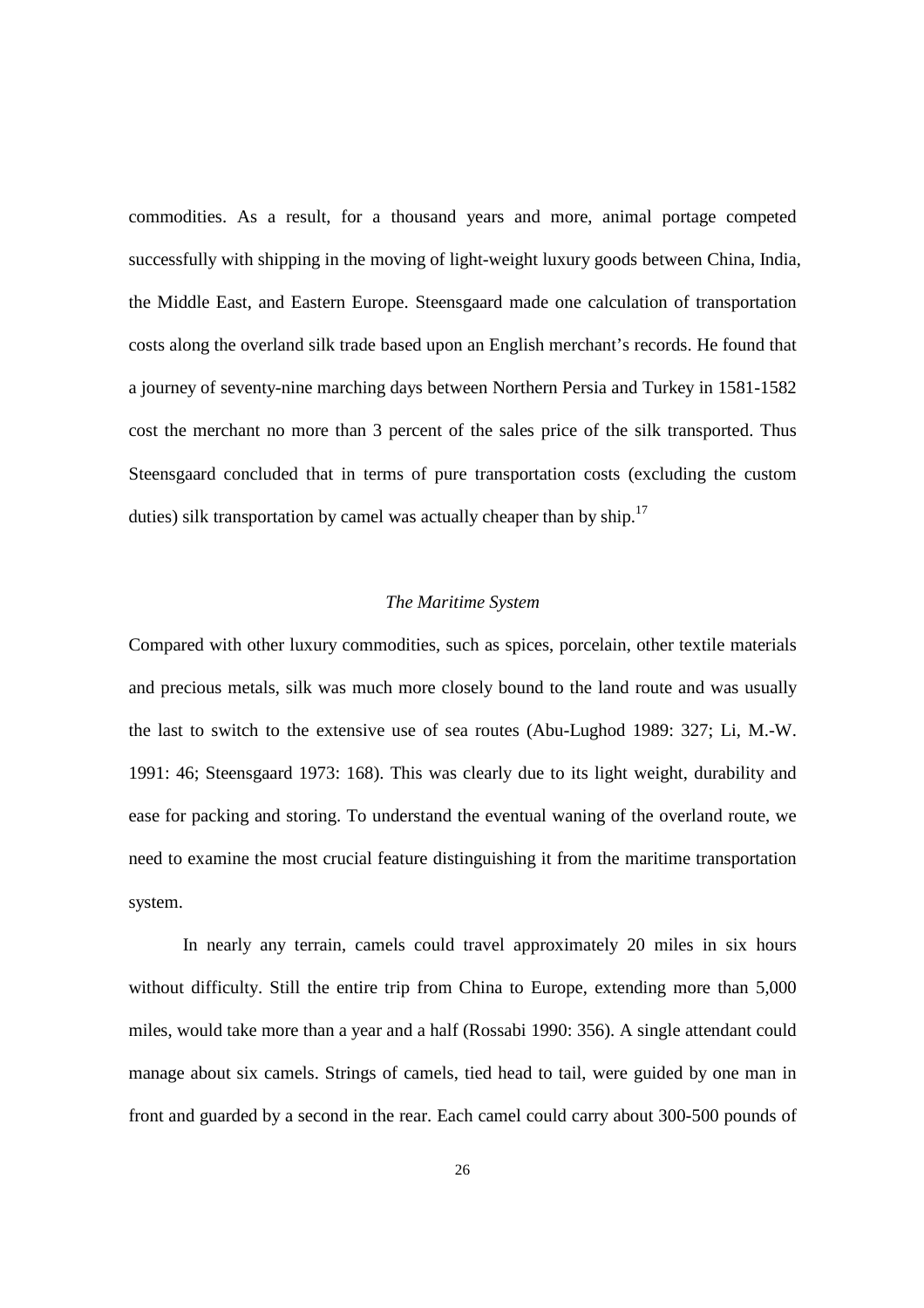goods (McNeill 1971: 1115). As characterized by Steensgaard (1973: Ch. 1), it was the trade of peddlers, buying and selling small quantities on continuous travels from market to market. The trade was small, slow and characterized by the passing of goods through a chain of intermediaries. The peddling nature of the trade meant that, even when the volume of goods traded was considerable, the peddlers possessed little advance information concerning their targeted market. Since markets were isolated from one another, price differentials were often extraordinarily high, even between commercial centers located only moderate distances apart. High premia were needed to compensate the merchants for the uncertainty and risk in trade.

Evidently, the concentration of so much wealth in a caravan plodding through territories under sometimes dubious political authorities was an invitation to robbery. Steensgaard (1973) emphasized the high protection costs incurred by the peddling trade, because customs duties, risk of attack by robbers, and extortion on the part of local authorities constituted some of the most important entries among peddler expenses; furthermore these expenses were unpredictable. Using merchants' travel accounts and letters, Steensgaard concluded that unpredictable protection costs contributed significantly to the irregularity of supply and therefore to violent short-term price fluctuations of raw silk in the seventeenth and eighteenth centuries' overland silk market (particularly in areas outside the political control of the Ottoman empire and the Safavid state). Protection costs also accounted for a much higher share than the pure transportation costs in the final value of goods. This can be seen in the long history of the silk trade. The rhythm of the various phases of silk trade echoed closely the rise and fall of political empires. Trade always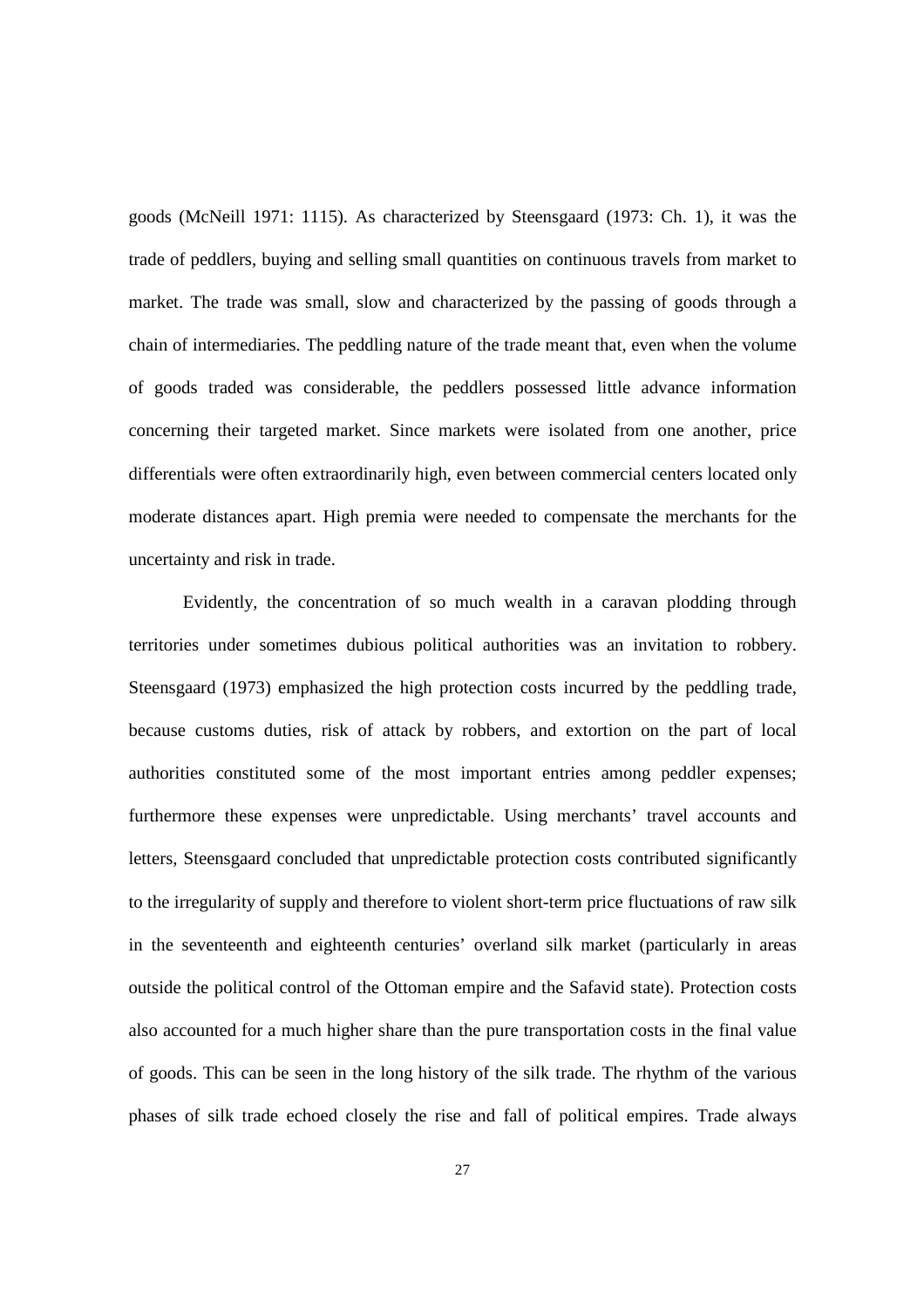thrived under the patronage of central powerful empires from Han and Tang China and to Rome, Mongols, Ottoman, Safavid Persia and Russia, which offered security against robbery and brigandage, maintained the roads, and levied predictable customs dues.<sup>18</sup>

Viewed from this perspective, the superiority of the sea route became clear. The sea wind that powered the ships was free and frequently traveled routes offered no problem, since one vessel's sails do not spoil the wind for another's. The problem of congestion and possible damage to the environment due to too many travels along the land route was not a problem on the wide and open sea. Protection costs for ships at sea were usually less troublesome than for caravans, if only because a ship traversed uninhabited expanses, whereas a caravan was seldom far from populated places, and caravans concentrated wealth in a way that tempted innumerable plunderers (McNeill 1971: 1119, 1123).

However, the early primitive ship-building and navigational technology, as well as limited geographical knowledge, initially prevented full exploitation of the non-rivalry and non-exclusive nature of the open sea. The early stages of ocean transportation shared many characteristics of a peddling trade over land routes: sailing short stages with little cargo and high crew costs (Curtin 1984: 119). However, according to Pierre Chaunu (1969), the pace of technological progress in marine transport rapidly overtook that in land transport after the thirteenth century. Continuous progress in nautical technology enabled ships to sail farther, faster and cheaper on the open sea; and with the discovery of an all-sea route from Europe to Asia and the crossing of the Pacific, it was only a matter of time before the sea route dominated global long-distance trade.

The "chains of markets" and all their associated problems which had long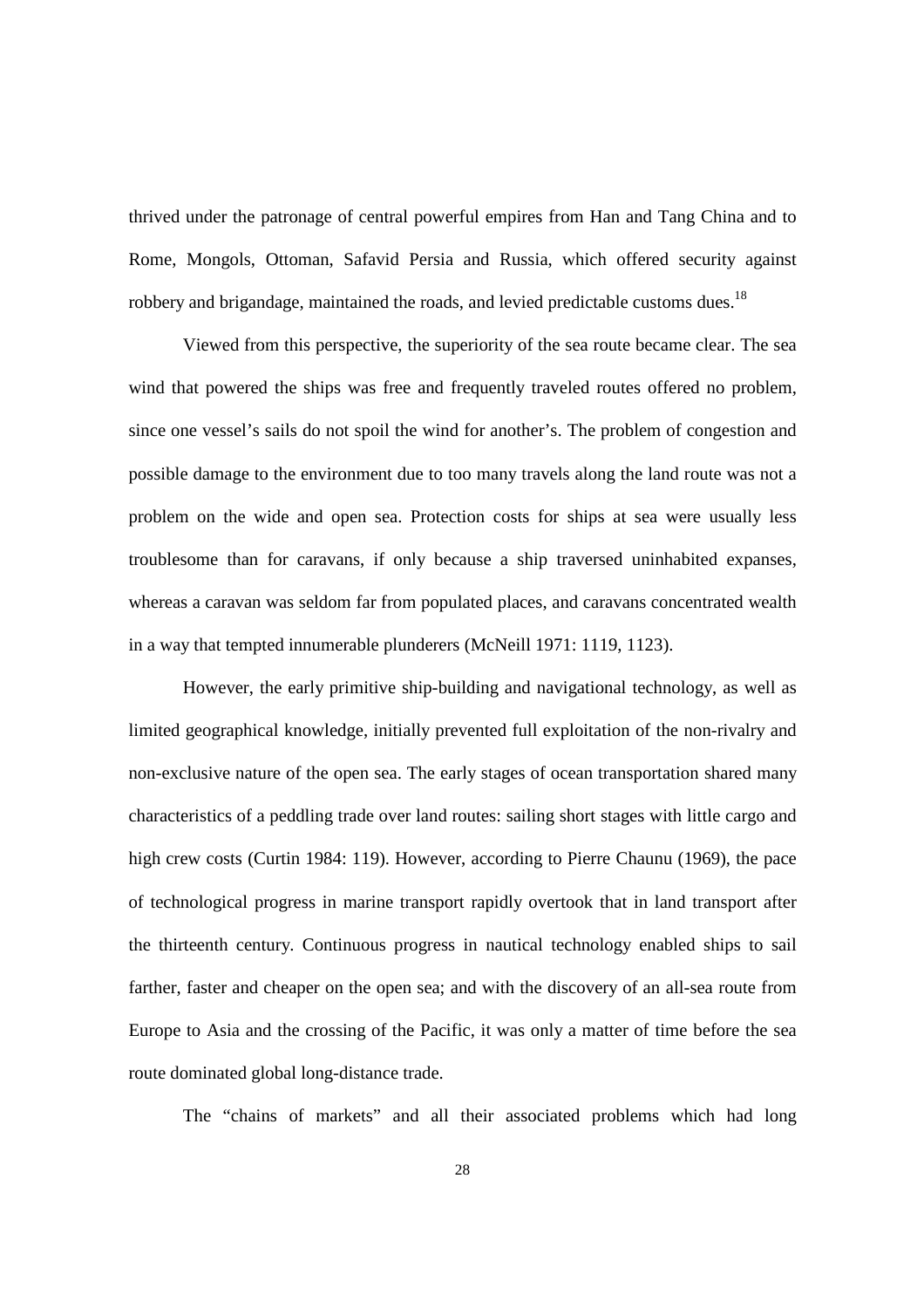"shackled" the overland trade route began to dissolve on the vast open sea. The nature of the open sea meant that survival of long distance trade no longer depended solely on the shifting political cycles of giant land-based empires. So long as traders had enough power to fend off seaborne piracy, they could bypass intermediaries and trade directly with destination port cities through all-sea routes. To a degree, this paved the way for the rise of European merchant empires, such as Portugal, Spain, Holland and England, with small populations and limited natural resources, but strong naval power. The cost of keeping sea routes open and safe for lucrative long-distance trade – the suppression of seaborne piracy and the securing of strongholds at strategic trading ports - was much lower than controlling overland routes, which normally required the military conquest and administration of alien territories.

This is Steensgaard's major point in explaining the success of sea routes in competing with land routes. Goods sailing along sea routes were no longer subject to various arbitrary taxes and extortion by local authorities and risks of attack by roving bandits on the overland route. In fact, the armed trading policies of the British and Dutch East India Companies internalized previously-unpredictable protection costs and risks of loss via land routes, and turned them into more well-defined entries of their internal military budgets. Reduction of the risk element in transportation costs brought greater certainty to trade, reduced price fluctuations and enhanced the transparency of price formation (Steensgaard 1973). Further institutional (as well as technological) innovations, such as the development of marine insurance, as well as the gradual evolution of well-defined merchant law and its enhanced enforceability in Holland and England, brought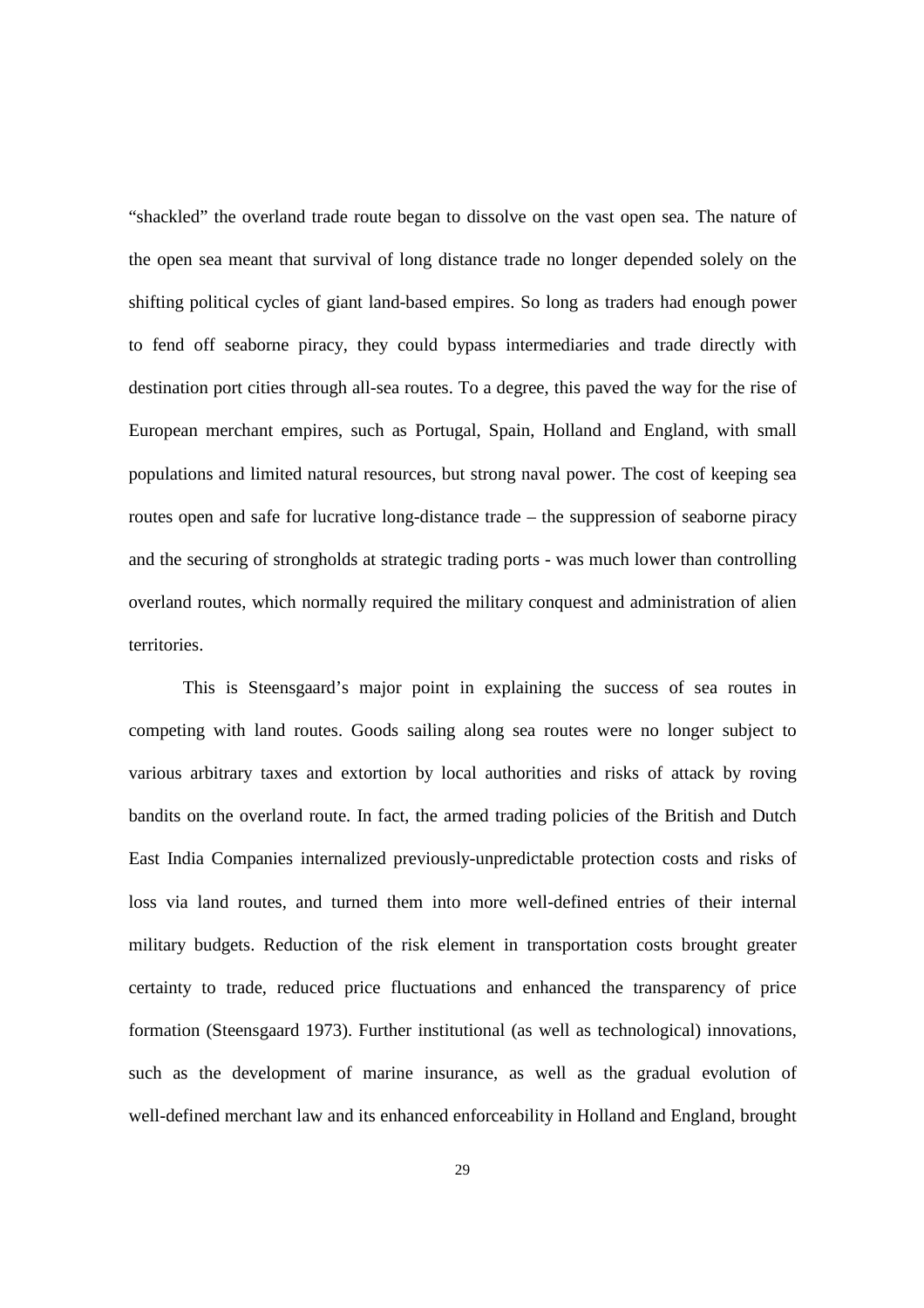further improvements to the marine transportation system (North 1991). If, as argued by McNeill, there existed a symbiotic relationship between the Islamic world and the Caravan world; clearly, the same was also true of the European expansion and the maritime transportation system (Chaunu 1969).

After the mid-nineteenth century, with the laying of the inter-continental under-sea cable, the maritime transportation system ushered in a single, unified global market for raw silk, with standardization geared towards mass consumption and silk prices around the world moving in close unison. As the world knitted together, supply and demand shocks transmitted quickly from one region to another, sometimes within months, weeks, or even days (Ma 1996; Federico 1997: Ch. 8). By the twentieth century, a pound of raw silk sold in New York was only about one to five percent higher in price than a pound of raw silk of the same grade sold in Shanghai or Yokohama (Ma 1996). This contrasts sharply with the situation in 1620 and 1621 when prices of silk (both raw and finished fabrics) in Manila had risen almost tenfold upon reaching the port of Lima, Peru (Chuan 1972: 468). This huge drop in price difference over the Pacific reflected long run improvements in marine transportation.

#### **Conclusion: from luxury to mass consumption**

Silk, with scarcity resulting from the high transportation and communication barriers, had long been a luxury product, having served gods, saints, emperors and aristocrats around the world. It became a symbol of political authority and social status; the code of silk dress once defined the political and religious hierarchy of the Tang China and the Islamic empires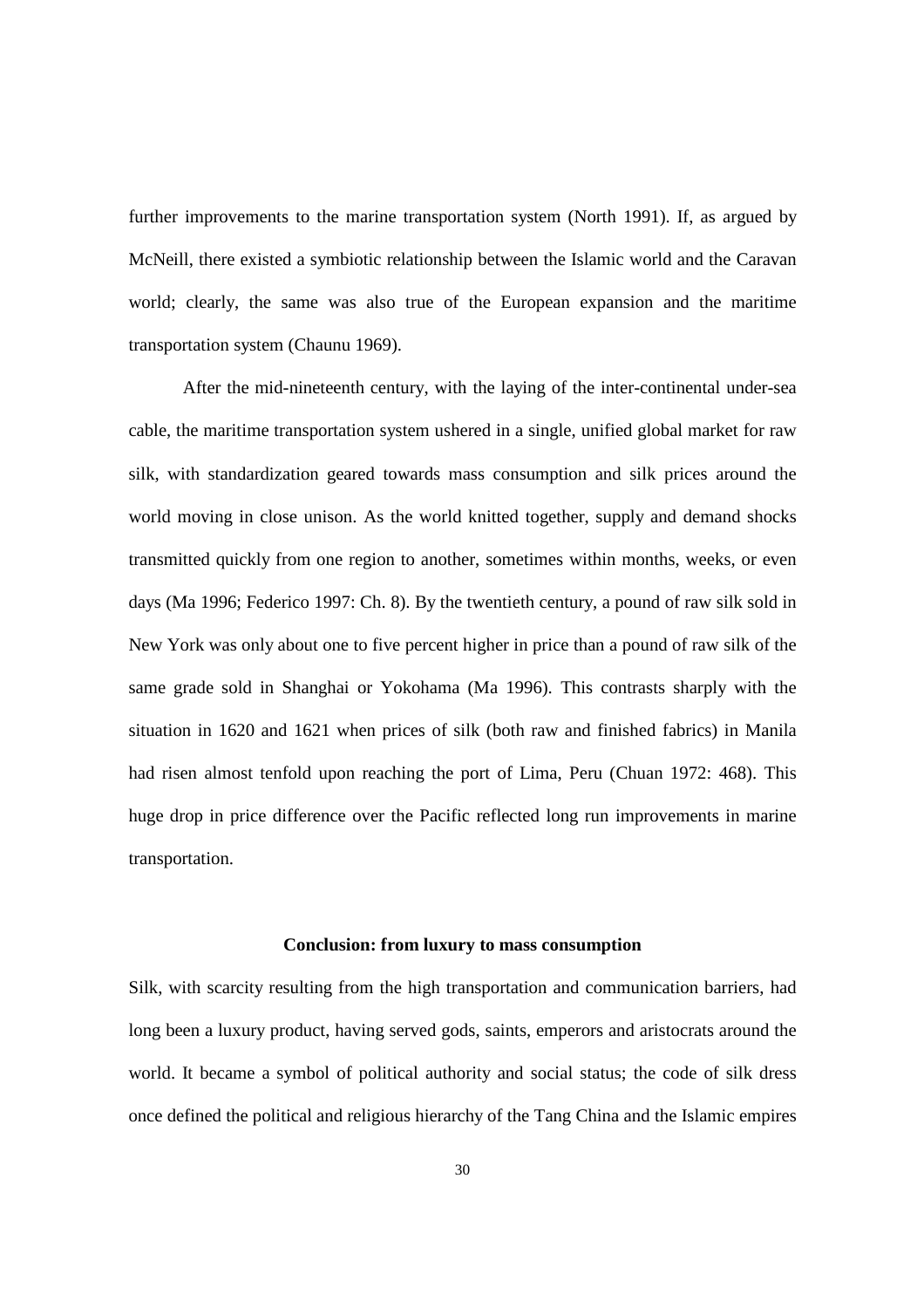(Liu 1996). It was not just a symbol of wealth, it was wealth - silk was used as a medium of exchange in China and Central Asia. Wealth, unfortunately, was often associated with evil as it became the target of envy and the cause of much human warfare; yet silk had served for peace – it was usually the most important gift item in China's long history of tributary trade to appease the Central Asian kingdoms. In the modern age, silk became intimately linked with high fashion.

Luxuries are "goods whose principal use is rhetorical and social, goods are simply incarnation signs, the necessity to which they respond is fundamentally political" (Liu 1996: 2). The welfare effects of early long-distance trade in luxury goods have always been dubious. But the exchange of the commodity such as silk (a private good) which brought forth the exchange of ideas (a public good) changed the nature of long-distance trade in luxury goods. The fundamental value of the silk exchange was its enduring testimony of the great cultural, religious and technological dialogue taking place across time along the legendary Silk Road. The impact of the sharing, learning and accumulation of productive knowledge (a non-exhaustible public good) on human welfare far surpassed the mere trade of a luxury good.

The historical diffusion of the technologies of silk-making, transportation and communication, over time, brought down considerably the costs of both making and moving silk around the world and inadvertently set off a dynamic process which saw the gradual erosion of status of silk as a luxury good. Furthermore, this progressive democratization of silk started earlier than expected. For example, even in the days of Byzantium and Tang China, both of which had a state monopoly on the production of high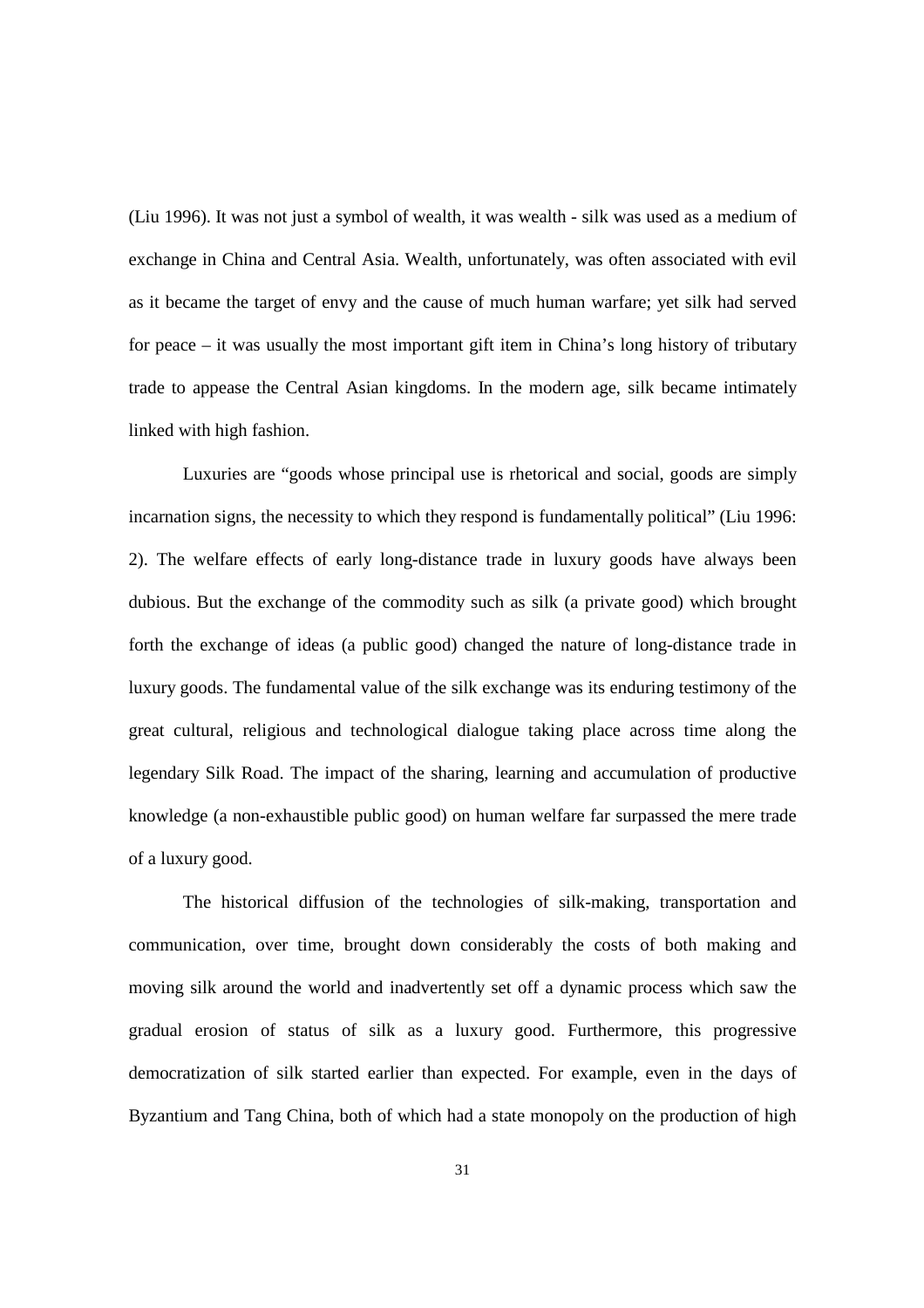quality silks, the widespread diffusion of sericulture from Central Asia to the Mediterranean began to change people's attitudes towards this exquisite material. The accessibility of the silk materials and increased local production seriously weakened the royal monopolies in Byzantium and China. Silk textiles were gradually transferred into a common commodity, sometimes expensive and sometimes more reasonably priced (Liu 1996: 194).

This progressive "democratization" of silk accelerated over time. In the high age of the seventeenth century Pacific silver-for-silks trade between China and New Spain, Chinese silks could be found on the backs of even ordinary persons and on the altars of churches all over Spanish America (Li, L. 1981: 65). However, it was the twentieth-century U.S. silk-manufacturing industry that gave the most radical expression of silk "democratization." Large scale and mechanized factories in the U.S. used raw silk imported from thousands of miles away; they mass produced silk goods of a standardized quality and pattern, specifically geared towards average consumers. By then, silk, the queen of fabrics, the thread of gold, served all echelons of a society, including the working classes.

Therefore, the full significance of silk as a commodity should be viewed in this context: silk was among the early products which broke the tyranny of distance, reduced the barriers to human exchange, promoted the spread of ideas, and ultimately led to the division of labor and expansion of the market - the so-called Smithian growth.

I would like to thank Peter Coclanis, William Darity, Miles Fletcher, Robert Gallman, Lenise Graber, Miguel Herce, Paul Rhode, and Ke Xu at the University of North Carolina, Chapel Hill for comments and suggestions. My thanks also to the participants of the Second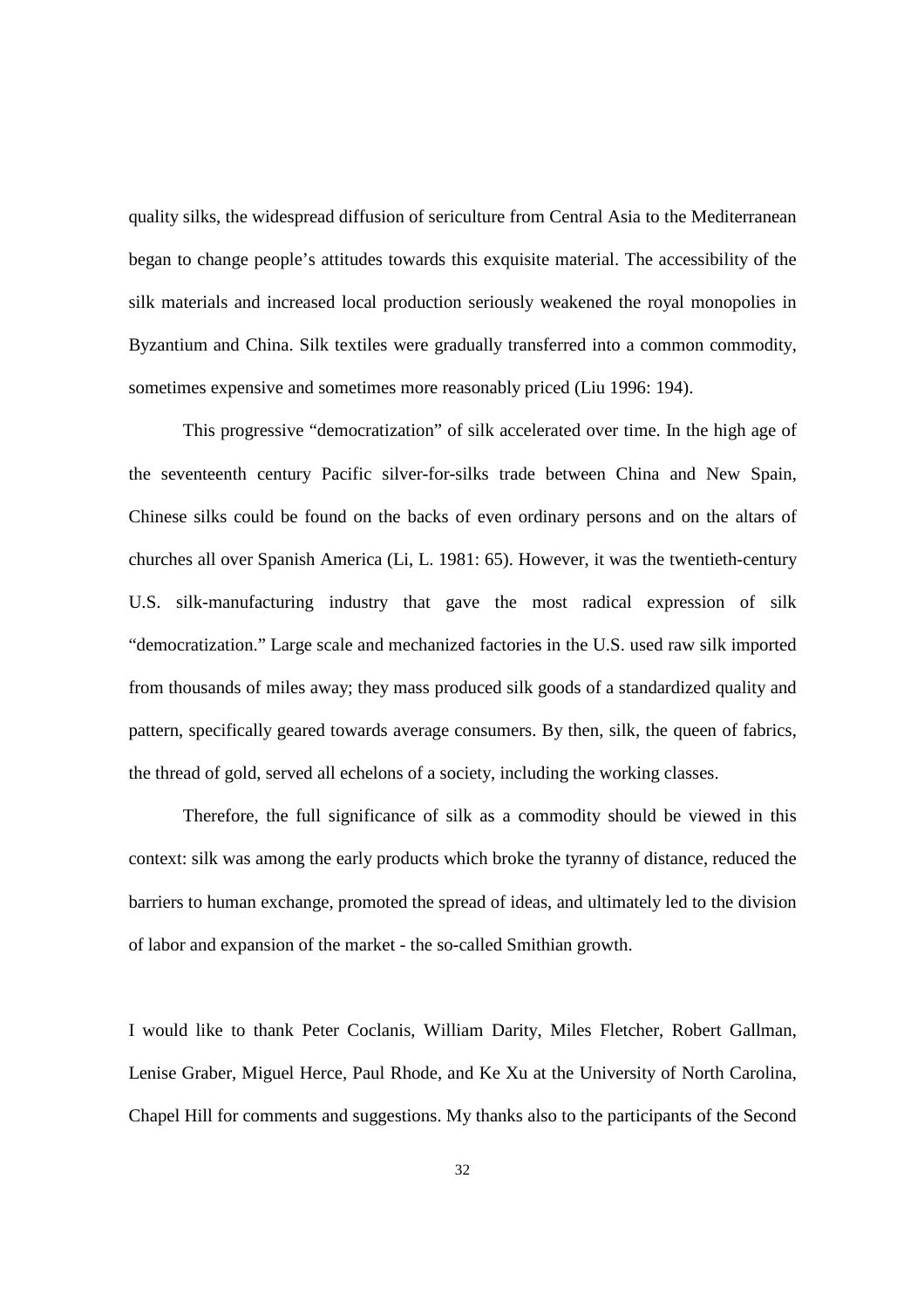Pacific Centuries Conference in Melbourne, Australia (July 1996), in particular, to Dennis

Flynn, Lionel Frost and John McNeill. Of course, all errors are my sole responsibility.

#### **References**

- Abu-Lughod, J. L. (1989). *Before European hegemony : the world system A. D. 1250-1350*. New York ; Oxford: Oxford University Press.
- Allen, F. (1904). *The Silk Industry of the World at the Opening of the Twentieth Century*. [S.l.]: Allen Franklin.
- Bag, S. K. (1989). *The Changing Fortunes of the Bengal Silk Industry 1757-1833*. Calcutta: Pradip Kumar Banerjee Manasi Press.
- Bazant, J. (1964). Evolution of the Textile Industry of Puebla, 1544-1845. In M. Adas (Ed.), *Technology and European Overseas Enterprise*: Variorum.
- Belfanti, C. M. (1993). Rural Manufactures and Rural Proto-industries in the 'Italy of the Cities' from the Sixteenth through the Eighteenth Century. *Continuity and Change, 20*(8), 253-280.
- Bentley, J. H. (1996). Cross-Cultural Interaction and Periodization in World History. *American Historical Review, 101*(3), 749-770.
- Borah, W. W. (Cartographer). (1943). *Silk Raising in Colonial Mexico. [With maps.]*
- Boulnois, L. (1966). *The silk road*: Allen & Unwin.
- Brockett, L. P. (1876). *The Silk Industry in America. A history: prepared for the Centennial Exposition*: pp. 237. xxxiii. [Silk Association of America:] New York.
- Bulliet, R. W. (1975). *The camel and the wheel*. Cambridge, Mass.: Harvard University Press.
- Cayez, P. (1979). *L'industrialisation Lyonnaise au XIXeme Siecle, du Grand Commerce a la Grande Industrie, Tomme II.* Universite de Lyon II, Lyon.
- Chaudhuri, K. N. (1978). *The trading world of Asia and the English East India Company, 1660-1760*. Cambridge: Cambridge University Press.
- Chaudhuri, K. N. (1991). Reflections on the Organizing Principle of Premodern Trade. In J. D. Tracy (Ed.), *Political Economy of Merchant Empires*. Cambridge: Cambridge University Press.
- Chaun, H.-S. (1972). *Zhong Guo Jin Ji Shi Ren Cong (Essays on Chinese Economic History*) (Vol. 1 & 2): New Asia Research Institute Press.
- Chaunu, P. (1996). L'expansion europeene due XIIIe au XVe Siecle. In M. Adas (Ed.), *Technology and European Overseas Enterprise*: Variorum.
- Chen, G.-H., & Wu, T. (1981). *Sun Yuan Shih Chi De Hai Wai Mao Yi (The Overseas Trade in Sung and Yuan Dynasty)*. Tienjing: People's Publishing Co. of Tienjing.
- Curtin, P. D. (1984). *Cross-cultural trade in world history*: Cambridge Univ. Pr.
- Edler, F. M. (1930). *The Silk Trade of Lucca during the Thirteenth and Fourteenth Centuries.* University of Chicago.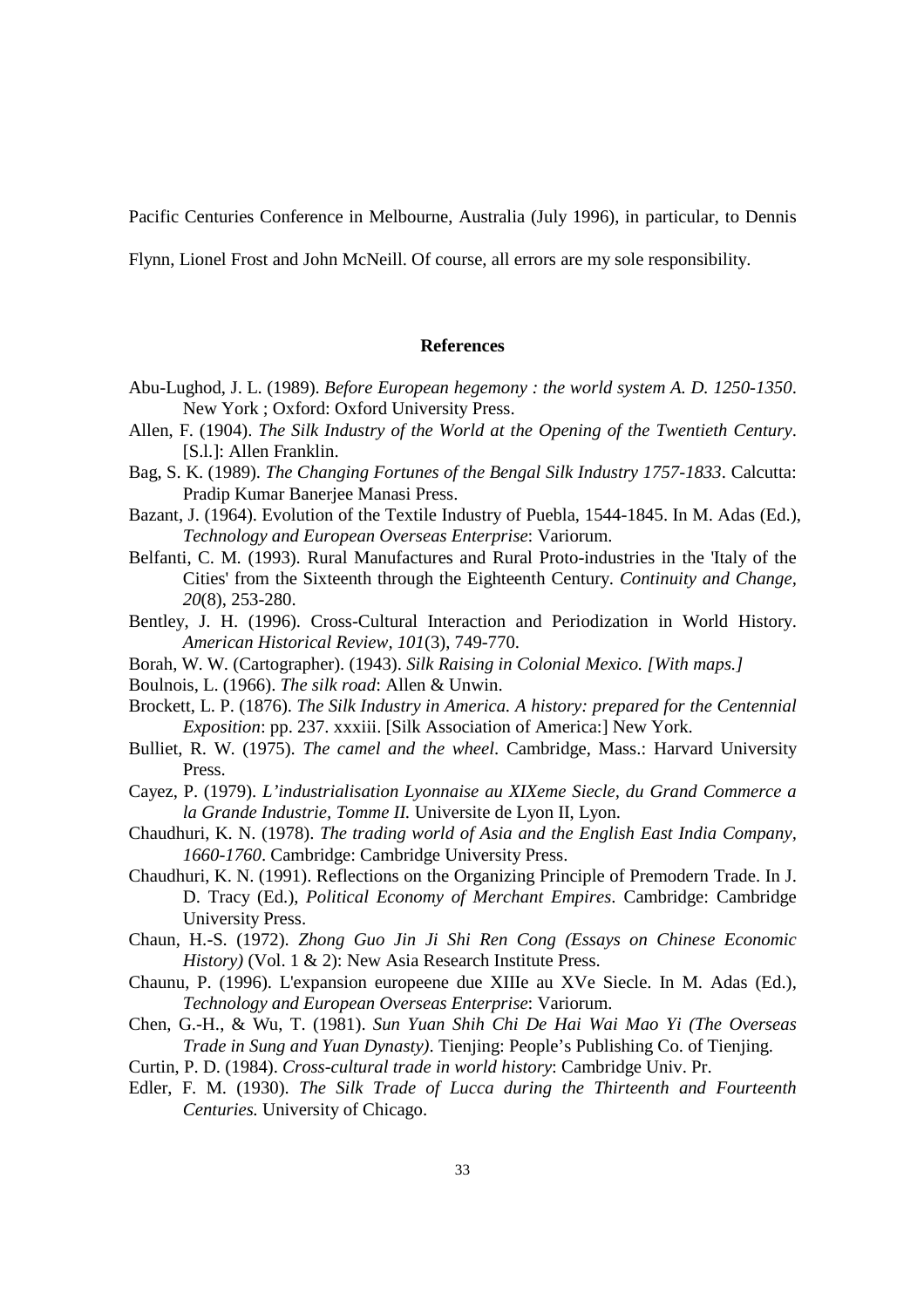- Fan, J.-M., & Jin, W. (1993). *Jiang Nan Si Chou Shi Yen Jiu. (A Study on the History of Chiang Nan Silk)*. Beijing: Agriculture Publishing Co.
- Fang, H. (1983). *Zhong Xi Jiao Tong Si (History of Transportation and Communication between China and the West)* (Vol. I & II). Taipei: The Publishing Co. of Chinese Cultural University.
- Federico, G. (1997). *An economic history of the silk industry, 1830-1930*. Cambridge: Cambridge University Press.
- Flynn, D. O., & Giraldez, A. (1995). Born with a 'Silver Spoon': The Origin of World Trade in 1571. *Journal of World History, 6*(2), 201-219.
- Flynn, D. O., & Giraldez, A. (1996a). Silk for Silver: Manila-Macao Trade in the seventeenth Century. *Phillipine Studies, 44*, 52-58.
- Flynn, D. O., & Giraldez, A. (1996b). Arbitrage, China and World Trade in the Early Modern Period. *Journal of Economic and Social History of the Orient, 38*(4), 429-448.
- Foss, T. N. (1986). Chinese Silk Manufacture in Jean-Baptists due Halde, Description ... de la Chine (1735). In M. Adas (Ed.), *Technology and European Overseas Enterprise*: Variorum.
- Franck, I. M., & Brownstone, D. M. (1986). *The silk road : a history*. New York: Facts on File.
- Hourani, G. F. (1951). *Arab seafaring : in the Indian Ocean in Ancient and early medieval times*. [S.l.]: Princeton University Press.
- Inalcik, H. (1994). Bursa and the Silk Trade. In H. Inalcik & D. Quataert (Eds.), *An economic and social history of the Ottoman Empire, 1300-1914* (pp. 218-255). Cambridge: Cambridge University Press.
- Jiang, Y.-x. (Ed.). (1995). *Gu Dai Xi Nan Si Chou Zi Lu Yan Jiu (Studies of the Ancient Silk in Southwest China)*: Sichuan University Press.
- Karni, E., & Chakrabarti, K. S. (1997). Political Structure, Taxes, and Trade. *Journal of Public Economics, 64*(2).
- Leggett, W. F. (1949). *The Story of Silk*. New York: Lifetime Editions.
- Li, J.-M. (1990). *Ming Dai Hai Wai Mao Yi Shi (History of Overseas Trade in Ming Dynasty)*. Beijing: The Publishing Co. of Chinese Social Science Academy.
- Li, L. M. (1981). *China's Silk Trade : Traditional Industry in the Modern World 1842-1937*: Council on East Asian Studies Harvard University.
- Li, M.-w. (Ed.). (1991). *Si Chou Zi Lu Mao I Shi (Studies of the Trade History of the Silk Road)*. LanZhou: People's Publishing House of Gansu.
- Liu, X. (1988). *Ancient India and ancient China : trade and religious exchanges*. Delhi ; Oxford: Oxford University Press.
- Liu, X. (1995). Silks and Religions in Eurasia, c. A.D. 600-1200. *Journal of World History, 6*, 25-48.
- Liu, X. (1996). *Silk and religion : an exploration of material life and the thought of people, AD 600-1200*. Delhi ; Oxford: Oxford University Press.
- Lopez, R. (1945). Silk Industry in the Byzantine Empire. *Speculum XX*(1), 1-42.
- Lopez, R. (1952). China Silk in Europe in the Yuan Period. *Journal of the American Oriental Society, 72*, 72-76.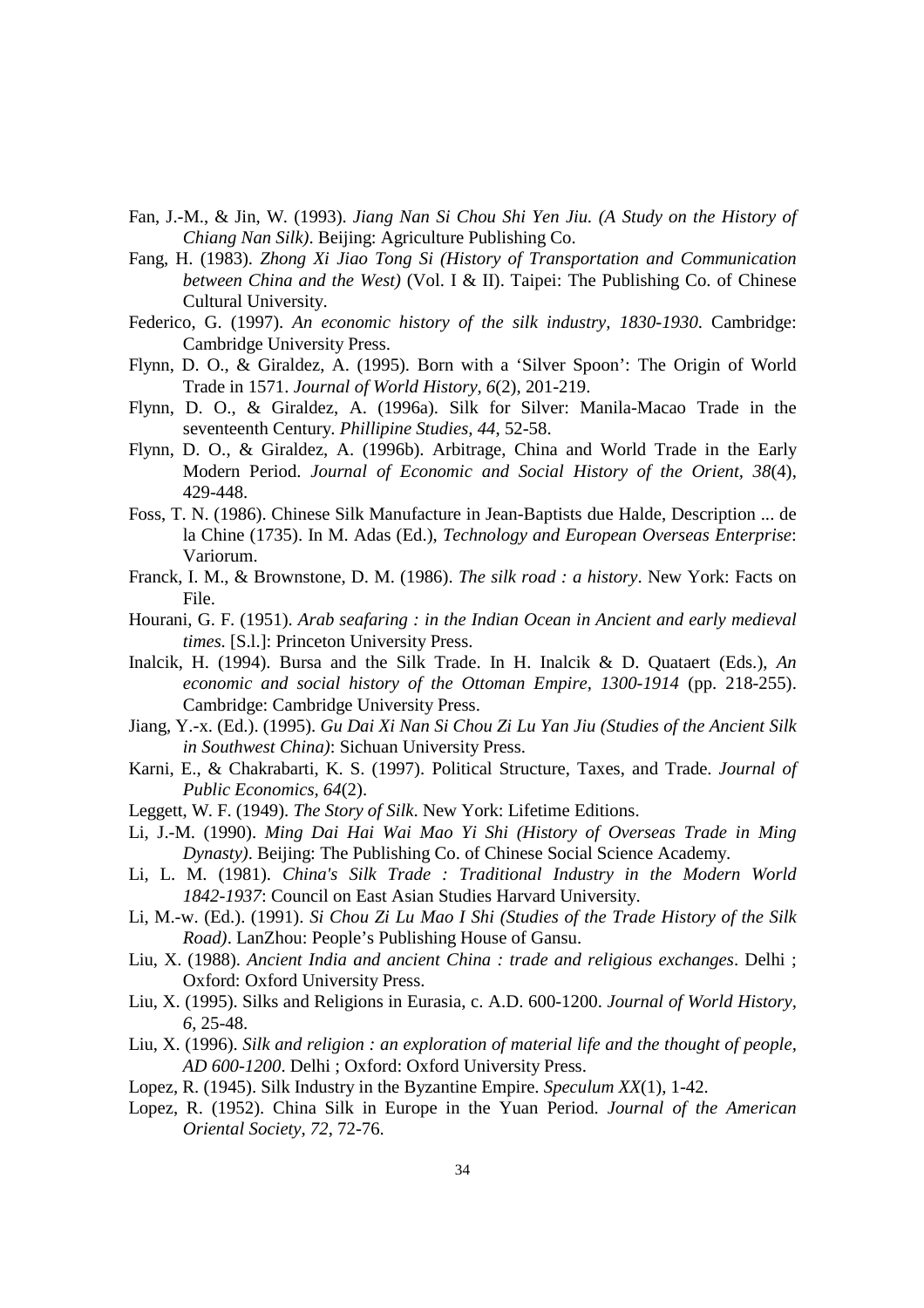- Ma, D. (1996). The Modern Silk Road: The Global Raw-Silk Market, 1850-1930. *Journal of Economic History, 56*(2), 330-355.
- Ma, D. (1997). Catching-up, Falling Behind and Catching-up Chinese and Japanese Raw Silk Sectors: 1860s-1940s.
- Matsui, S. (1930). *The History of the Silk Industry in the United States*. New York: Howes Publishing Co.
- McNeill, H. W. (1987). The Eccentricity of Wheels, or Eurasian Transportation in Historical Perspective. *American Historical Review, 92*(December), 1111-1126.
- Morris-Suzuki, T. (1992). Sericulture and the Origins of Japanese Industralization. *Technology and Culture, 33*(1).
- Morris-Suzuki, T. (1994). *The technological transformation of Japan : from the seventeenth to the twenty-first century*. Cambridge, England ; New York, NY, USA: Cambridge University Press.
- Needham, J., & Kuhn, D. (1988). *Science and civilisation in China* (Vol. 5). Cambridge: Cambridge University Press.
- Needham, J., Lu, G.-d., & Huang, H. T. (1986). *Science and civilisation in China* (Vol. 3). Cambridge: Cambridge University Press.
- Needham, N. l. J. T. M., & Wang, L. (1954). *Science and Civilisation in China. By J. Needham ... With the research assistance of Wang Ling* (Vol. 1). Cambridge: Cambridge University Press.
- North, D. (1991). Institutions, Transaction Costs, and the Rise of Merchant Empires. In J. D. Tracy (Ed.), *The Political economy of merchant empires. Studies in comparative early modern history*. Cambridge: Cambridge University Press.
- North, D. (1994). Economic Performance Through Time. *American Economic Review, 84*(3), 359-368.
- Owen, R. (1987). The Silk-reeling Industry of Mount Lebanon, 1840-1914: a Study of the Possibilities and Limitations of Factory Production in the Periphery. In H. Islamoglu-Inan (Ed.), *The Ottoman Empire and the world-economy*. Cambridge: Cambridge University Press.
- Pacey, A. (1990). *Technology in world civilization*: Basil Blackwell.
- Quataert, D. (1987). The Silk Industry of Bursa, 1880-1914. In H. Islamoglu-Inan (Ed.), *The Ottoman Empire and the World-Economy*. Cambridge: Cambridge University Press.
- Ray, H. (1995). The Southern Silk Road from China to India an Approach from India. In Y.-X. Jiang (Ed.), *Gu Dai Xi Nan Si Chou Zi Lu Yan Jiu (Studies of the Ancient Silk in Southwest China)*: Sichuan University Press.
- Reid, S. (1996). *The silk and spices routes, inventions and trade*. London: Belitha.
- Reyerson, K. (1982). Medieval Silks in Montpellier: The Silk Market ca. 1250-ca. 1350. *Journal of European Economic History, 11*(1), 117-140.
- Rivera-Batiz, L. A., & Romer, P. M. (1992). Economic Integration and Endogenous Growth. In G. M. Grossman (Ed.), *Imperfect competition and international trade*. Cambridge, Mass. ; London: MIT Press.
- Rossabi, M. (1990). The 'Decline' of the Central Asian Caravan Trade. In J. D. Tracy (Ed.), *The Rise of merchant empires : long-distance trade in the early modern world,*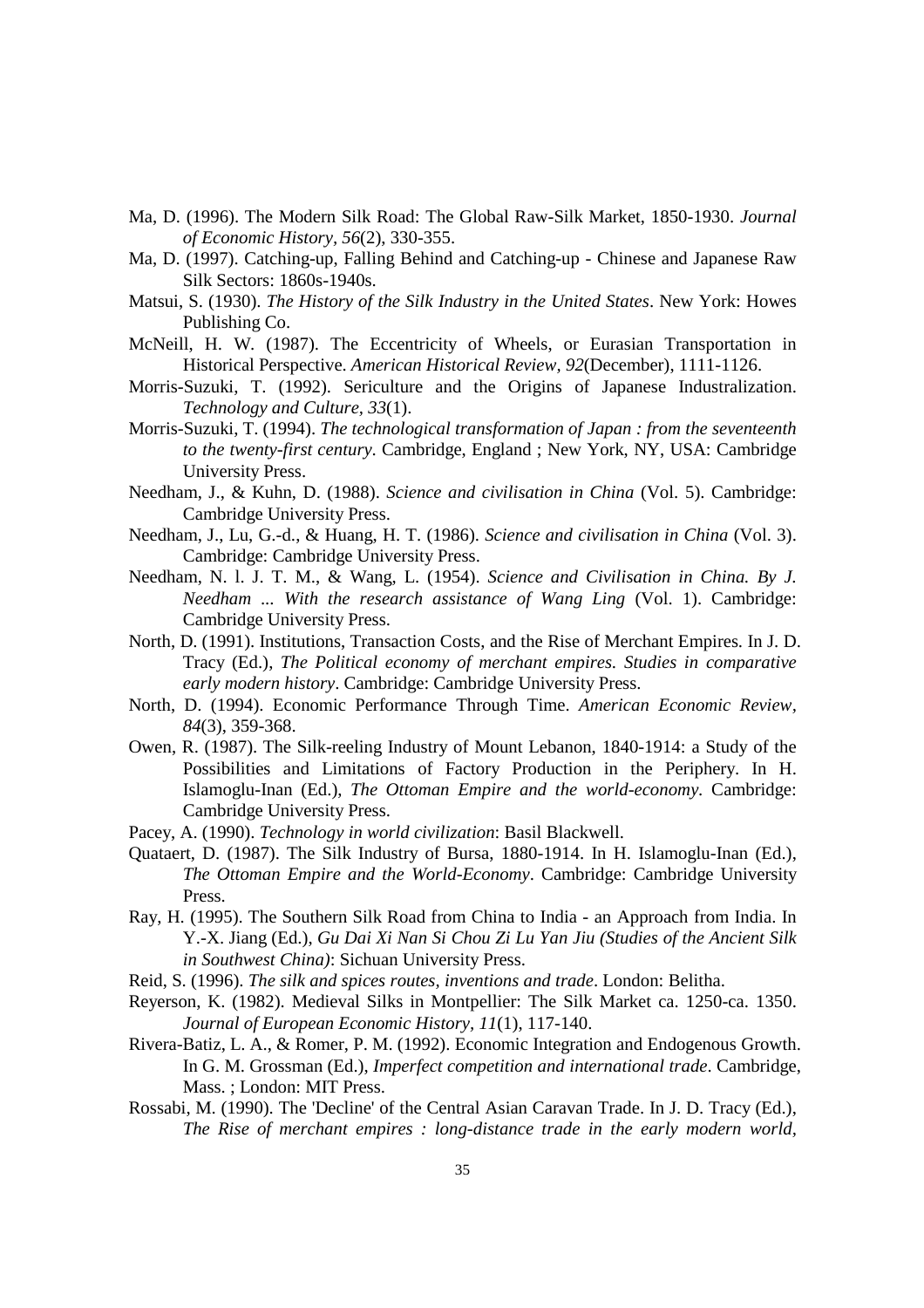*1350-1750. Studies in comparative early modern history*. Cambridge: Cambridge University Press.

- Shih, M., & Sun Zen, E. t. (1976). *The silk industry in Ch'ing China*. Ann Arbor: Center for Chinese Studies, University of Michigan.
- Steensgaard, N. (1975). *The Asian trade revolution of the seventeenth century : the East India companies and the decline of the caravan trade*. Chicago ; London: University of Chicago Press.
- Sugyiama, S. (1988). *Japan's Industrialization in the World Economy 1859-1899, Export Trade and Overseas Competition*. Chicago: Chicago University Press.
- Von Glahn, R. (1996). Myth and Reality of China's Seventeenth-Century Monetary Crisis. *The Journal of Economic History, 56*(2).
- Werblowsky, R., & Zwi, J. (1988). Contacts of Continents: The Silk Road. *Diogenes, 144*(Winter).
- Xu, X.-w. (Ed.). (1990). *Zhongguo Jindai Saosi Gongyeshi (Modern History of Chinese Silk-reeling Industry)*. Shanghai: People's Publishing House.
- Zanier, C. (1994). *Where the roads meet : East and West in the silk production processes (17th to 19th century)*. Kyoto: Istituto Italiano di Cultura, Scuola di Studi sull'Asia Orientale.
- Zhao, F. (1992). *Tang Dai Si Chou Yu Si Chou Zhi Lu (Silk and Silk Road in Tang Dynasty)*. Xian: San-Qing Publishing House.

#### **Notes**

-

<sup>1</sup> Chinese scholar Zhao, Feng (1992: 218-21) distinguished three major historical regions of textile culture around the world. According to him, the Mediterranean textile circuit which included West Asia, Northern Africa and Europe developed technology in the utilization of wool and hemp. The India subcontinent, pioneered the use of cotton, whereas East Asia excelled in the use of silk. Distinct features of weaving and dying technology also characterized these three regions.

<sup>2</sup> However, since the Silk Road also extended into Japan in the seventh and eighth centuries, the eastern terminus of the Road was in Japan (see Werblowsky 1988: 53).

<sup>3</sup> For a description and mapping of the silk road, see Boulnois 1966, Franck and Brownstone 1986, Needham 1954: 170-90.

<sup>&</sup>lt;sup>4</sup> As in so many other cases, knowledge and technology for commercially viable sericulture and silk production involved more than several pieces of information. Details on the type of mulberry trees suited to local soil conditions and temperature, the methods of pruning, propagating the trees, and the cutting of the leaves, the raising of silkworms as well as the construction and operation of reeling tools were indispensable. This is why the diffusion of this technology was a cumulative and ongoing process requiring extensive human contact and repeated local experiments.

<sup>5</sup> See Li, M.-W. 1991: 8. The well-know Chinese Buddhist monk and scholar, Shuang-Zhang, took advantage of the situation to travel along the Silk Road to India in AD 629. His translation and interpretation of the original Buddhist texts helped popularize Buddhism in East Asia, while his writings, based on his travels, greatly enhanced the Chinese understanding and knowledge of the geography and culture of these areas.

<sup>6</sup> Needham 1954: 187. The road was opened and closed for silk trade several times depending on the political situation. See Boulnois 1966: 195.

<sup>7</sup> See Fan and Wen 1993: 462-7, Li, M.-W. 1991: 153. Often cited as evidence for the safety of the Silk Road was a merchant's handbook of the fourteenth century which said: "The road which you travel from Tana (at